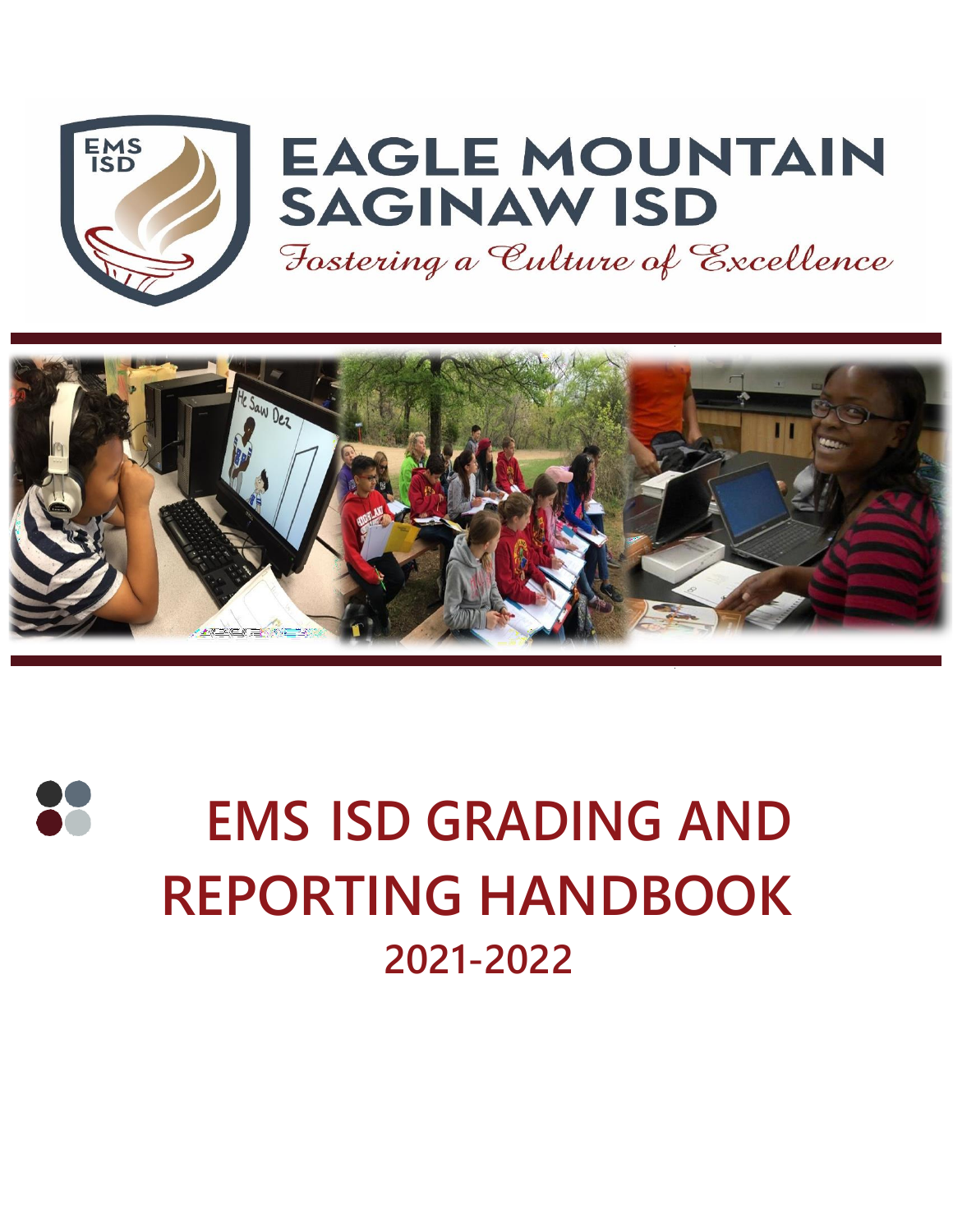

# **Grading and Reporting Handbook**

*The mission of Eagle Mountain-Saginaw ISD is to foster a culture of excellence that instills a passion for a lifetime ofcontinuous achievement in every student.*

# **2021-2022**

# **Board of Trustees**

| Steven G. Newcom     | Place 5 | <b>Board President</b>      |
|----------------------|---------|-----------------------------|
| Paige Ring           | Place 2 | <b>Board Vice-President</b> |
| Liz Hatley           | Place 6 | <b>Board Secretary</b>      |
| Donna Webb           | Place 7 | Trustee                     |
| Marilyn Tolbert      | Place 1 | Trustee                     |
| <b>Tim Daughtrey</b> | Place 3 | Trustee                     |
| <b>William Boaz</b>  | Place 4 | Trustee                     |
|                      |         |                             |

# **Leadership Team**

| Superintendent                                     | Jim Chadwell, Ed.D      |
|----------------------------------------------------|-------------------------|
| <b>Deputy Superintendent</b>                       | Linda Parker, Ed.D      |
| <b>Chief Financial Officer</b>                     | Robb Welch              |
| <b>Chief Operations Officer</b>                    | Clete Welch             |
| <b>Chief Human Resources Officer</b>               | Deborah Dockens, Ed.D   |
| Executive Director of Educational, Curriculum, and | Dana Barnes, Ed.D       |
| <b>Instructional Services</b>                      |                         |
| <b>Director of Communications</b>                  | Megan Overman           |
| <b>Executive Director of Elementary Services</b>   | Lisa Dunn               |
| <b>Executive Director of Secondary Services</b>    | <b>Walter Berringer</b> |
|                                                    |                         |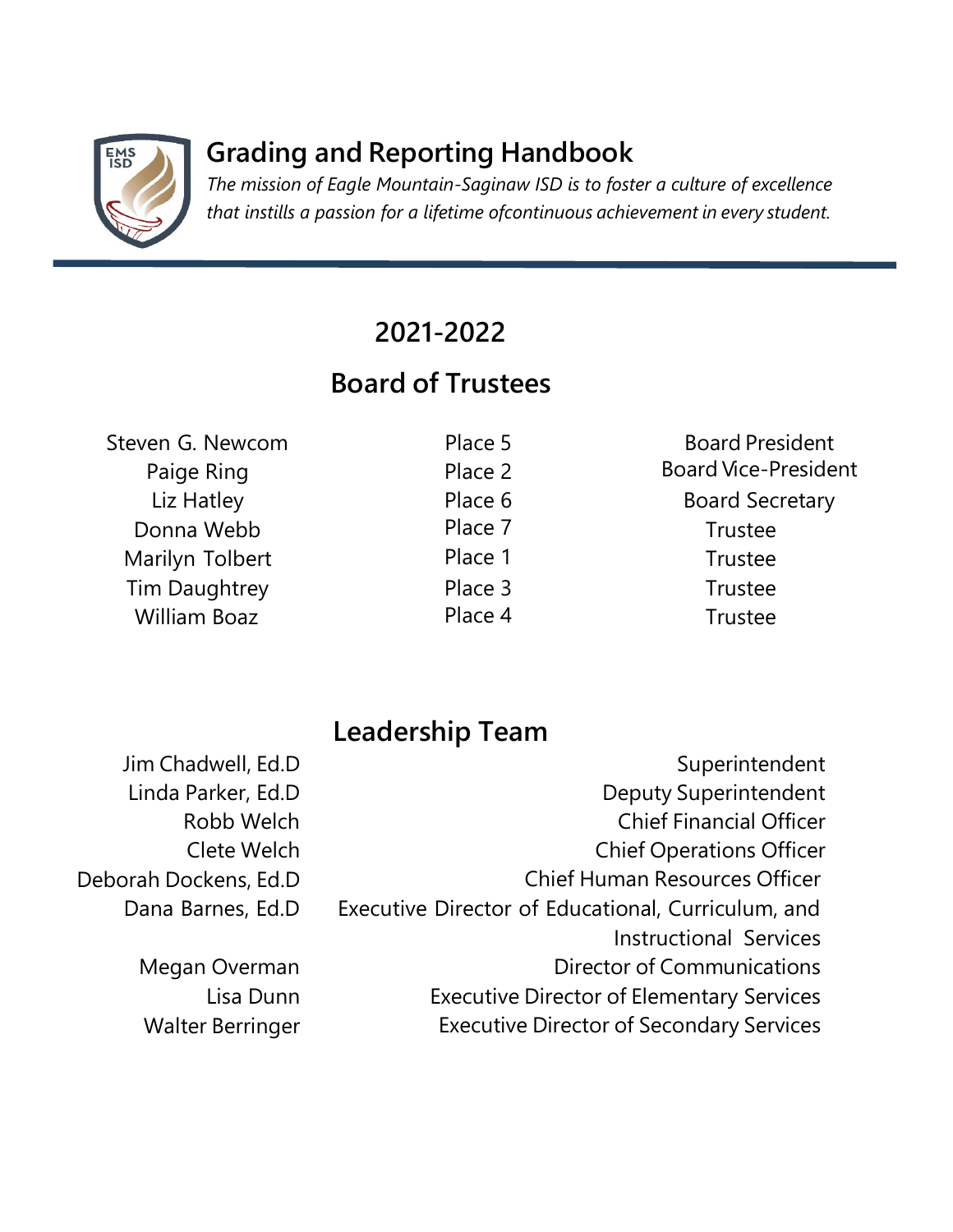# **Mission**

The mission of Eagle Mountain-Saginaw IndependentSchool District is to **foster a culture of excellence thatinstills a passion for a lifetime of continuous achievement in every student.**

# **Beliefs**

- 1. Every student is a unique individual with unique potential
- 2. Effective communication is key to success.
- 3. Engaged and interested students learn more effectively.
- 4. Respect is a key to success.
- 5. Education is a team effort.
- 6. High quality educational facilities optimize student and staff success.
- 7. Accountability is essential to success.
- 8. A physically and emotionally safe environment promotes student learning.
- 9. A high-quality education is barrier-free.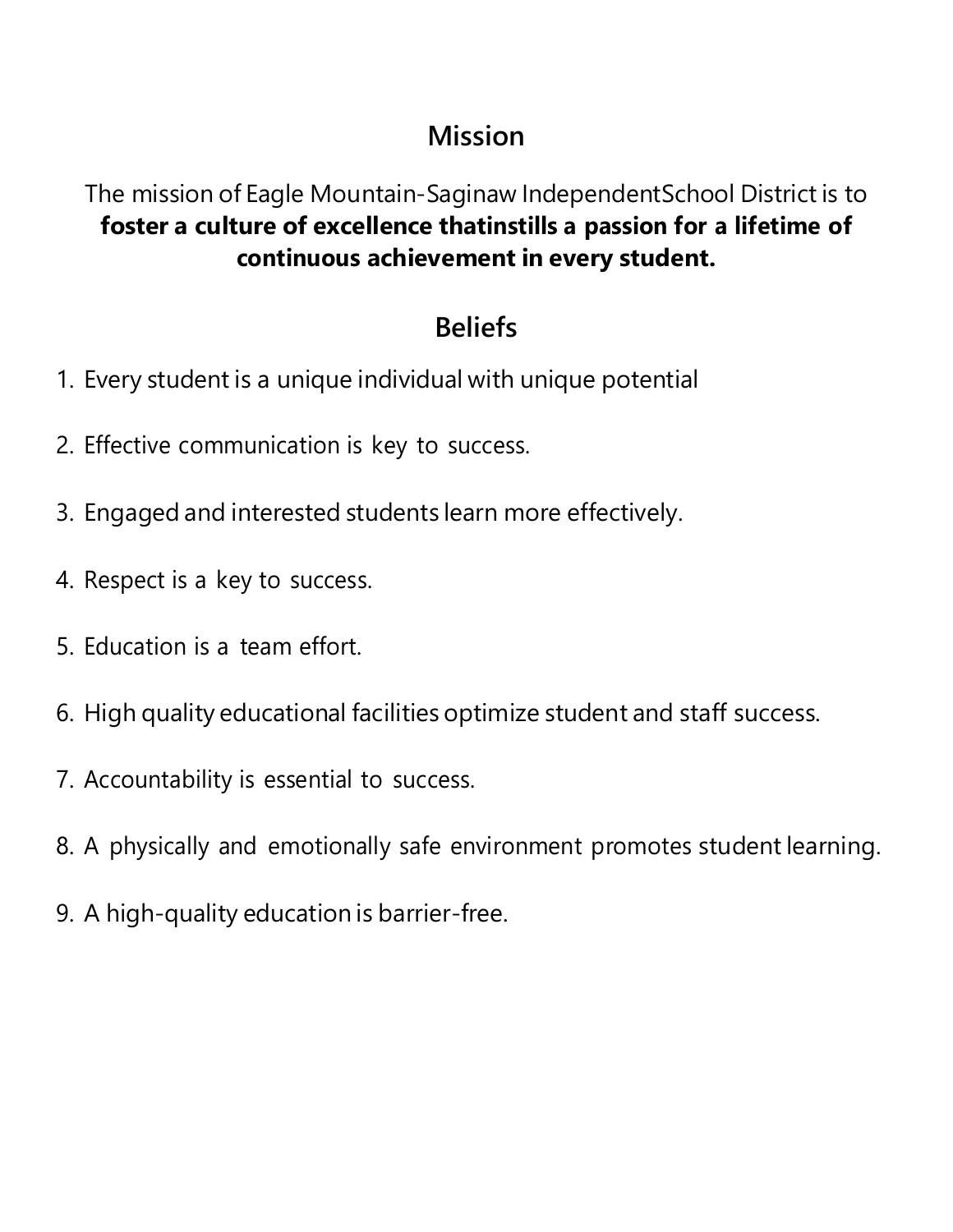# <span id="page-3-0"></span>**Grading and Reporting Handbook Contents**

| I. |               |  |
|----|---------------|--|
| Н. |               |  |
|    |               |  |
|    |               |  |
|    |               |  |
|    |               |  |
|    |               |  |
|    | $\mathcal{I}$ |  |
|    | 2             |  |
|    | 3             |  |
|    | 4             |  |
|    | 5             |  |
|    | 6             |  |
|    | 7.            |  |
|    | 8.            |  |
|    | 9.            |  |
|    |               |  |
|    |               |  |
|    |               |  |
|    | Е.            |  |
|    |               |  |
|    |               |  |
|    |               |  |
|    | J.            |  |
|    |               |  |
|    |               |  |
|    |               |  |
|    |               |  |
|    |               |  |
|    |               |  |
|    |               |  |
|    |               |  |
|    |               |  |
|    |               |  |
| Ш. |               |  |
|    |               |  |
|    |               |  |
|    |               |  |
|    |               |  |
|    |               |  |
|    |               |  |
|    |               |  |
|    |               |  |
|    |               |  |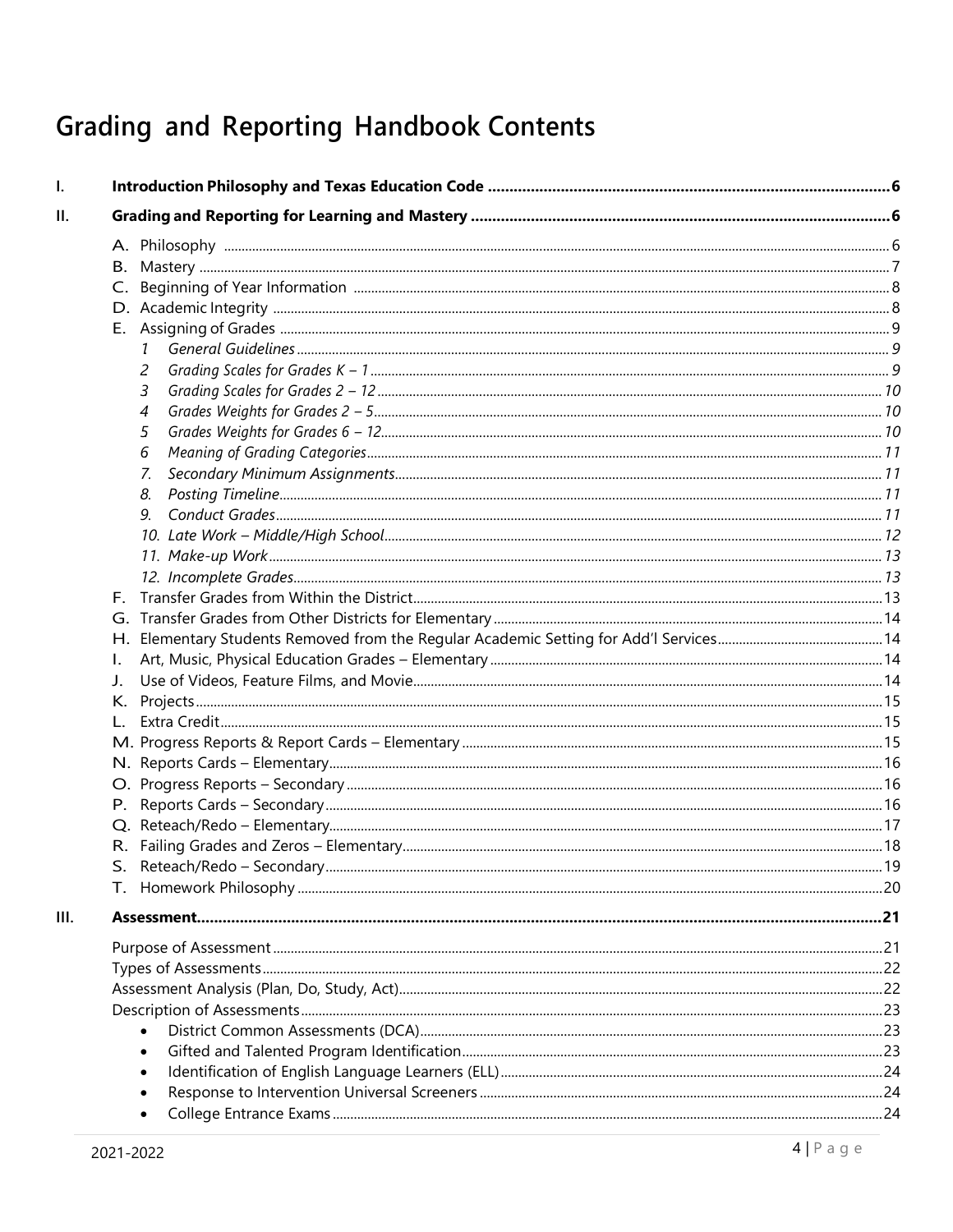| $\bullet$ |  |
|-----------|--|
|           |  |
| $\bullet$ |  |
| $\bullet$ |  |
|           |  |
|           |  |
| $\bullet$ |  |
|           |  |
| IV.       |  |
| V.        |  |
|           |  |
|           |  |
|           |  |
|           |  |

For any questions, or assistance with the Grading and Reporting Handbook, please reach out to the campus teacher and campus administration. Further questions can be directed to the Executive Director of Elementary Services or Executive Director of Secondary Services at 817-232-0880.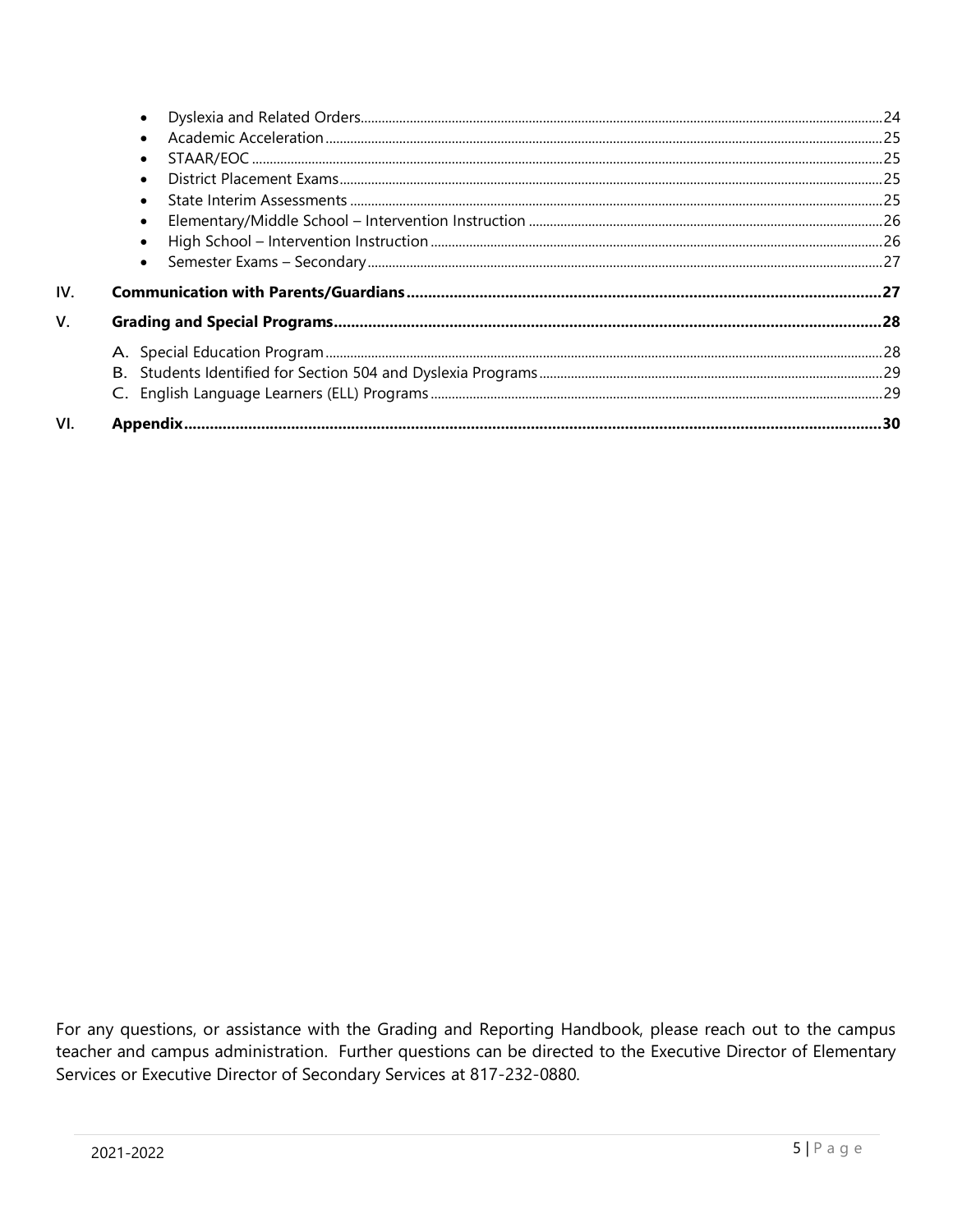## **I. Introduction Philosophy and Texas Education Code**

**Grading** is the process by which a teacher assesses student learning and progress towards mastery of course objectives as aligned with the Texas Essential Knowledgeand Skills (TEKS). Grading is a part of the teaching and learning process. This process must include establishing clear learning goals, setting standards, and evaluative criteria which guide student learning so changes in instruction are based on assessment data. Additionally, the grading process should provide clear and consistent feedback to students that motivates them to focus and ultimately take responsibility for their own learning.

**Reporting** is the process by which the teacher communicates information to students and parents/guardians about student mastery of course content and skills. While the reporting process includes report cards and progress reports, it may also require a combination of emails, telephone conversations, and conferences as appropriate.

The purpose of this handbook is to provide a consistent set of grading and reporting expectations. The expectations adhere to the Texas Education Code (TEC), the Texas Administrative Code (TAC), and the Eagle Mountain-Saginaw ISD Board policies and regulations.

This handbook:

- describes the District's grading system which all teachers will implement;
- encourages a better understanding of grading, reporting, and promotion by teachers, parents/guardians, and students; and,
- fosters consistency in grading and reporting student achievement for promotion and retention practices across the District.

Teachers, students, and parents/guardians should understand the impact of grades on high school class rank [Board Policy EIC (LOCAL)] and on promotion and retention [Board Policy EIE (LOCAL)].

## **II. Grading and Reporting for Learning and Mastery**

#### **A. Philosophy**

Effective teachers use grading as part of the intricate process of learning. Usingthe TEKS as the foundation of the curriculum, they begin by thoughtfully considering what the students already know and what they need to learn. EMS ISD has a district developed Scope and Sequence and a Curriculum Management Plan for all subject areas. Teachers should:

- construct assignments and tests that will both teach and assess students' learning
- establish fair, clear standards and criteria, while applying those criteria consistently to student work
- use previously disclosed rubrics when assessing the students' skills
- offer feedback to their students in the form of comments andgrades
- provide meaningful opportunities within the classroom setting for their students to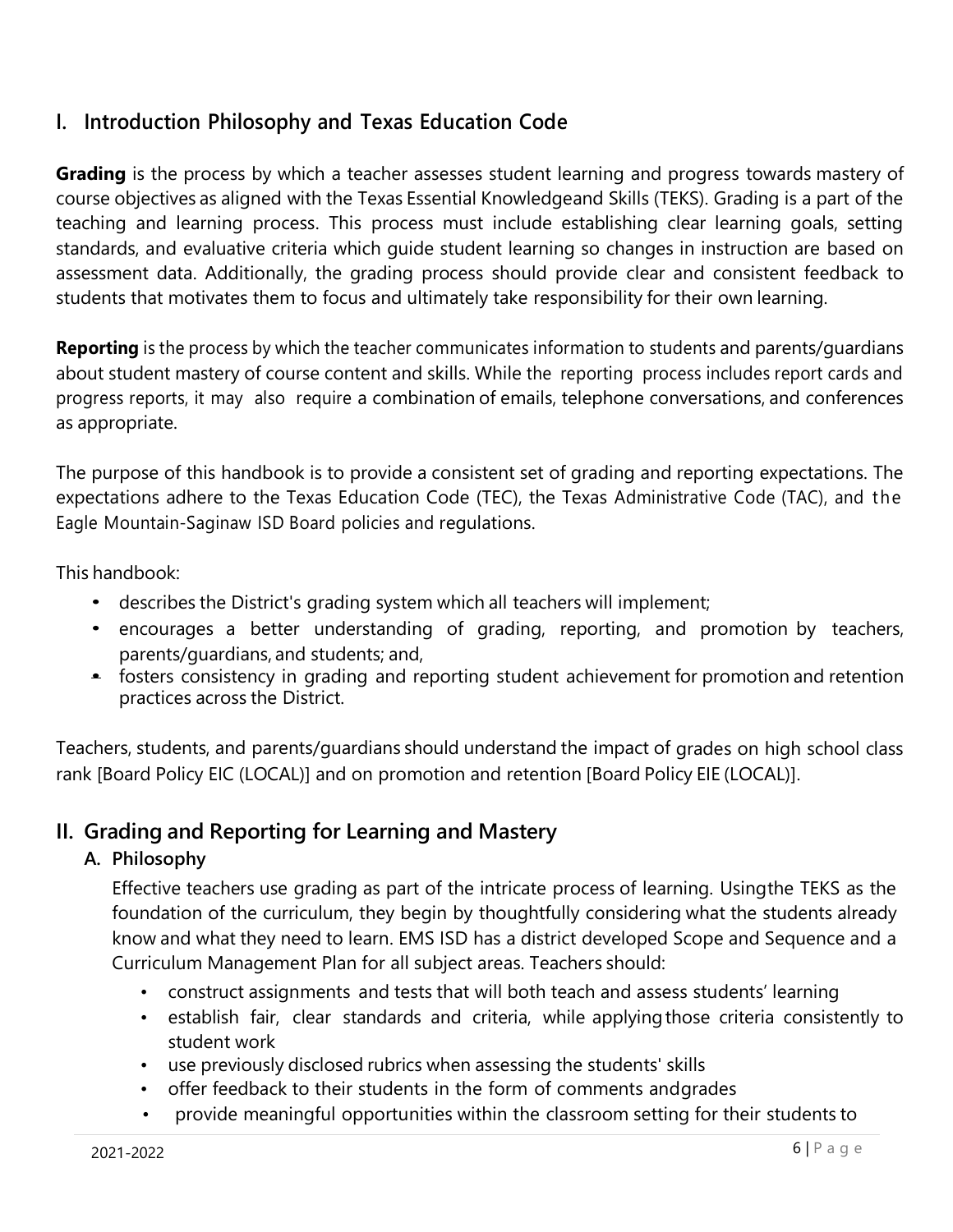assess their own work

• apply what they learn from the grading process to improvetheir teaching

Tests and quizzes yielding numerical grades represent only one aspect of evaluating student learning. Complete grading requires multiple assessment techniques, such as performances, portfolios, projects, presentations, learning logs, journals, surveys, interviews, simulations, and role-playing. Using many different evaluation strategies will elicit greater opportunities for students to show mastery in a successful manner.

The teacher will create and sustain a learning environment by basing grades on the student's knowledge and skills as demonstrated by a wide variety of assessments.

In compliance with Texas Education Code §28.0216, grading in EMS ISD:

- must require a classroom teacher to assign a grade that reflects the student's relative mastery of an assignment
- may not require a classroom teacher to assign a minimum grade foran assignment without regard for a student's quality of work
- may allow a student a reasonable opportunity to makeup or re-do a class assignment or examination for which the student received a failing grade

In addition, grading should help the teacher:

- communicate progress to the student and parent/guardian onthe mastery of the TEKS
- appraise the effectiveness of teaching strategies and modes of instruction
- evaluate strengths and needs of each student
- determine if credit will be awarded

Grading should help the parents/guardians:

- understand their child as a learner
- be knowledgeable about their child's mastery of the TEKS
- guide their child in making academic progress toward successfulgraduation
- encourage their child to give maximum performance in academicareas

Grading should help the student:

- evaluate and see personal progress on mastery of the TEKS
- recognize how work may be improved
- monitor learning

#### B. **Mastery**

As used in this handbook, the term *mastery* refers to the knowledge and skills necessary for students to be academically successful. Grades earned commonly reflect the degree to which students attain mastery in any given class. Further, student mastery implies foundational understanding necessary in developing skills and processes on a continuum from simple to complex.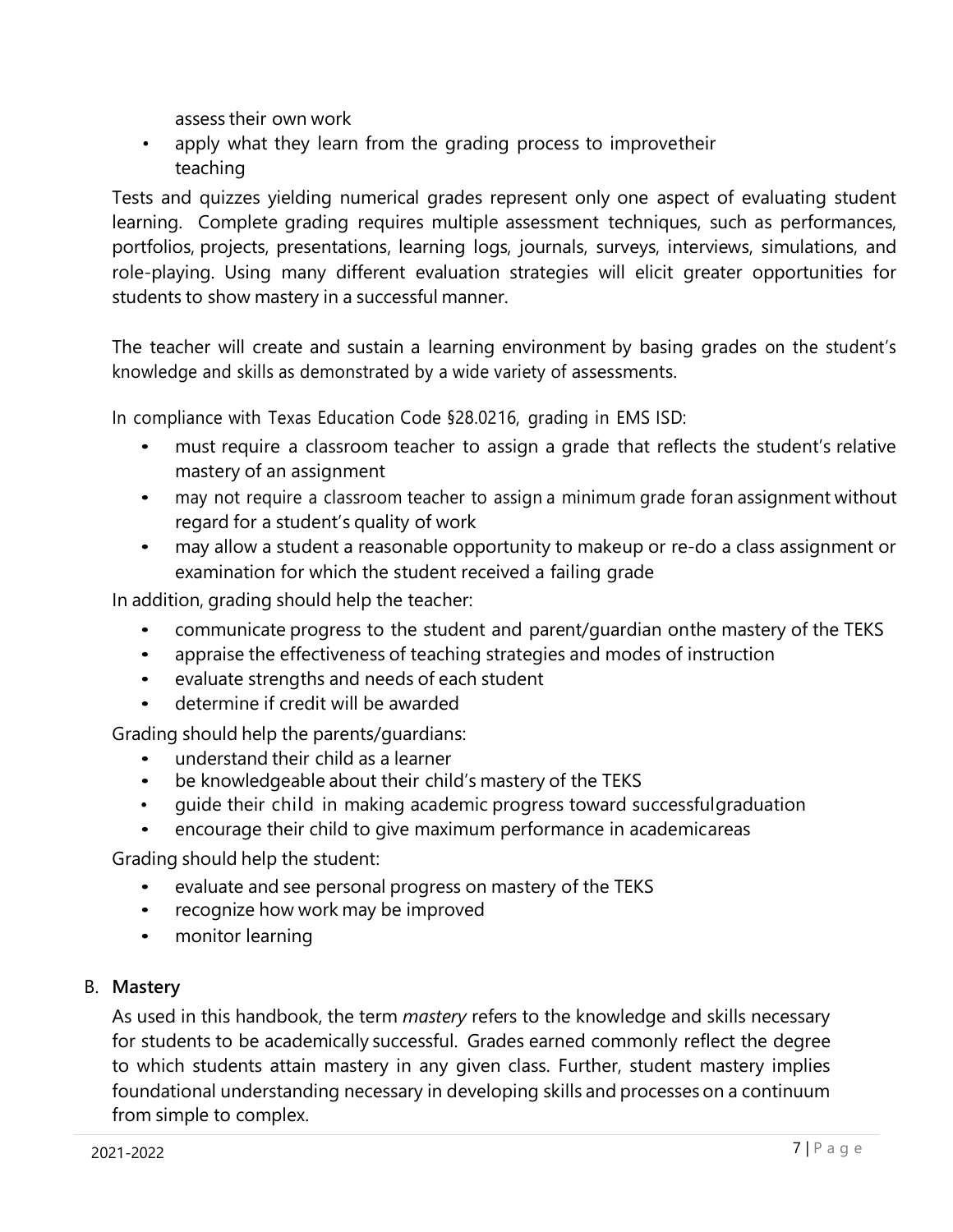To determine the content on which mastery is based, teachers will rely on the state TEKS as reflected in the district scope and sequences, curriculum guides, and/or advanced course curricula. This mastery will be supported by research- based instructional practices, available technology, community resources, and textbooks. Pulling from a wide range of resources, the teacher will create lessonsthat reflect the TEKS being targeted and include assessment strategies appropriate for the learning of all students. When students do not have mastery of TEKS from previous grade levels or courses, then the teacher must remediate gaps to ensure mastery of current grade level or course TEKS.

Effective teachers use a variety of formative and summative assessments to determine mastery of content and skills being taught. Assessments may include but are not limited to student performances and projects, teacher observation of developmental skills, work samples, oral interviews, and written assignments. Grading strategies will also differ depending on whether a teacher is instructing in skills, theory, processes, or products.

Recording mastery at one point in time does not guarantee lifelong mastery, nor does it relieve teachers of the responsibility of reviewing previously taught content as part of ongoing instruction.

#### C. **Beginning of Year Information**

- **Elementary-** Teachers are required to provide to parents/guardians of students a Beginning of Year Letter that provides information concerning teacher name, contact information, classroom information, and other important information to assist our parents with the needed knowledge to help their students be successful in the classroom. Teachers should follow the template located in the Elementary Curriculum Canvas page.
- **Secondary-** Teachers are required to send to parents/guardians of students a syllabus that provides information concerning teacher name, contact information, classroom information, and other important information to assist our parents with the needed knowledge to help their students be successful in the classroom. Teachers should follow the template located in their Content Curriculum Canvas page. Teachers are required to provide a syllabus within five days of the school year.

#### D. **Academic Integrity**

Academic integrity values the work of individuals regardless of it is another student's work, a researcher, or author. The pursuit of learning requires each student to be responsible for his or her academic work. Academic dishonesty is not tolerated in our schools. Academic dishonesty includes cheating, copying the work of another student or online resource, plagiarism, and unauthorized communication between students during an examination. The determination that a student has engaged in academic dishonesty shall be based on the judgment of the classroom teacher or other supervising professional employee and considers written materials, observation, or information from students. Students found to have engaged in academic dishonesty shall be subject to disciplinary and/or academic penalties. The teacher and campus administrator shall jointly determine such action.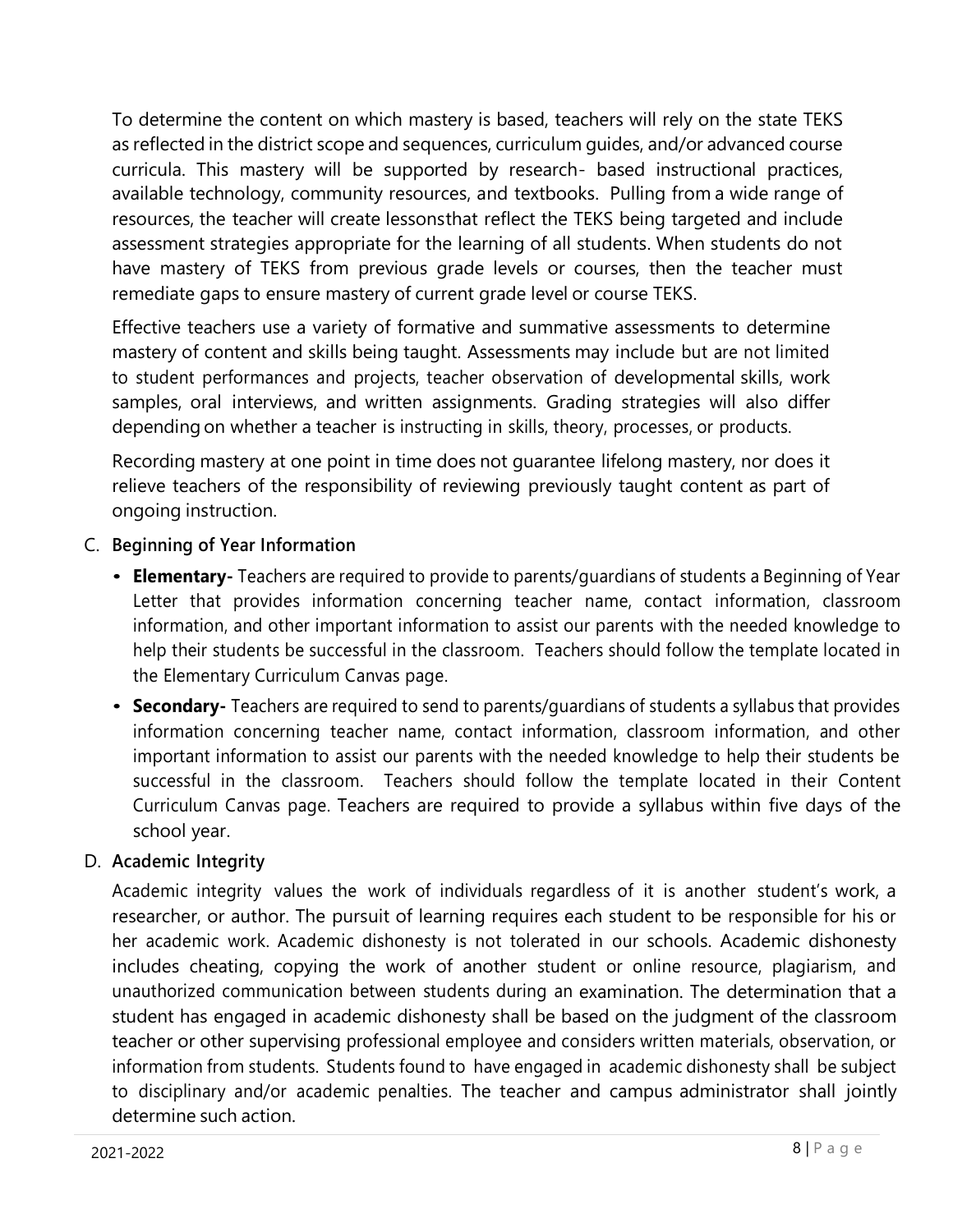#### E. **Assigning of Grades**

- 1. General Guidelines
	- The assigning of a grade in a particular course shall reflect individual student mastery of the skills and concepts of the course. Therefore, teachers may use their discretion by focusing on grades taken later in the grading period if they reflect a stronger degree of mastery than earlier grades.
	- Summative grades may include the following: exams, essays, DCA's (District Common Assessments), projects, research papers, and presentations. Before a summative grade is assigned, the teacher is to have adequately taught the concept and the student is to have had sufficient opportunity to master the concepts before being evaluated. This process includes using appropriate checks for understanding, guided practice, and independent practice prior to a summative assessment.
	- Examples of formative grades may include daily work, homework, quizzes, and class work. These grades should provide a balanced representation of the types of work completed during the grading period. Students are to be provided multiple formative assessments prior to the summative assessment being given. Formative assessments may or may not be graded.
	- Grades shall not be reduced or awarded for non-academic activities such as compliance points for returning signed syllabus, incomplete paper headings, supplies, etc.
- 2. Grading Scales for Grades K-1

In kindergarten and grade 1, grading is based on mastery of standards (essential knowledge and skills), as demonstrated through skills assessed/observed by theteacher and individual student work. Mastery of individual skills will be recorded on report cards for individual standards in the core content areas of math, ELAR, science, and social studies. The reporting categories are as follows:

| <b>Category</b> | <b>Description</b>   |  |
|-----------------|----------------------|--|
|                 | Meets Standard       |  |
|                 | Approaching Standard |  |
|                 | Area of Concern      |  |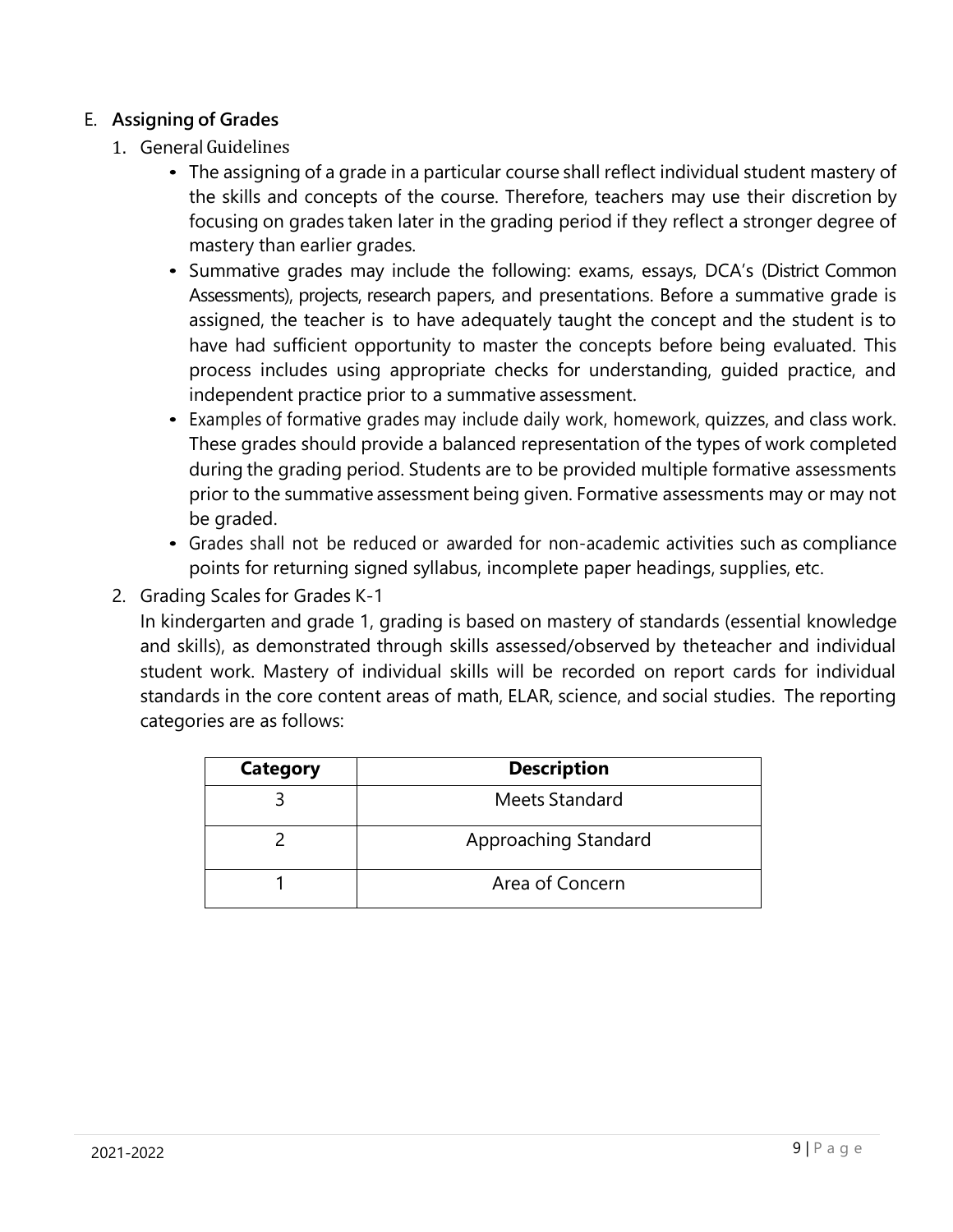3. Grading Scales for Grades 2-12

The grading scale for content area courses in 2nd-12th grade will benumerically based on the following 100-point scale:

| Grade      | <b>Letter Equivalent</b> | <b>Description</b>         |
|------------|--------------------------|----------------------------|
| $90 - 100$ | А                        | Outstanding progress and   |
|            |                          | mastery of TEKS            |
| $80 - 89$  | B                        | Above average progress and |
|            |                          | mastery of TEKS            |
| 70-79      |                          | Average progress and       |
|            |                          | understanding of TEKS      |
| Below 70   |                          | Below average progress and |
|            |                          | understanding of TEKS; Re- |
|            |                          | teach is required          |
|            |                          | Incomplete                 |

4. Grade Weights for Grades 2-5

Grades shall be calculated according to the following guidelines:

- 40% daily assignments (formative) and 60% summative assessments
- Homework does not need to be graded; however, it should be reviewed for understanding. At teacher discretion, homework may count for a maximum of 10% of the 40% daily assignment weighting.
- As a matter of common practice, a minimum of one daily grade per week should be recorded per core content area. At teacher discretion, there may be a greater number of daily grades; however, as appropriate, there may be weeks in which a daily grade may not be taken in every subject area as dictated by the curriculum pacing or designed activities. Every effort should be taken by the teacher to ensure a sufficient number of grades to ascertain the students' progress towards mastery of the learning targets.
- A minimum of one summative assessment grade per three weeks per content area must be recorded. Grades recorded should be reflective of a student's mastery of the TEKS taught during period.
- 5. Grade Weights for Grades 6-12

Middle School (on-level and Advanced)

- 60% Major
- 40% Minor

High School (on-level and Advanced (Level II))

- 60% Major
- 40% Minor

HS/MS AP

- 70% Major
- 30% Minor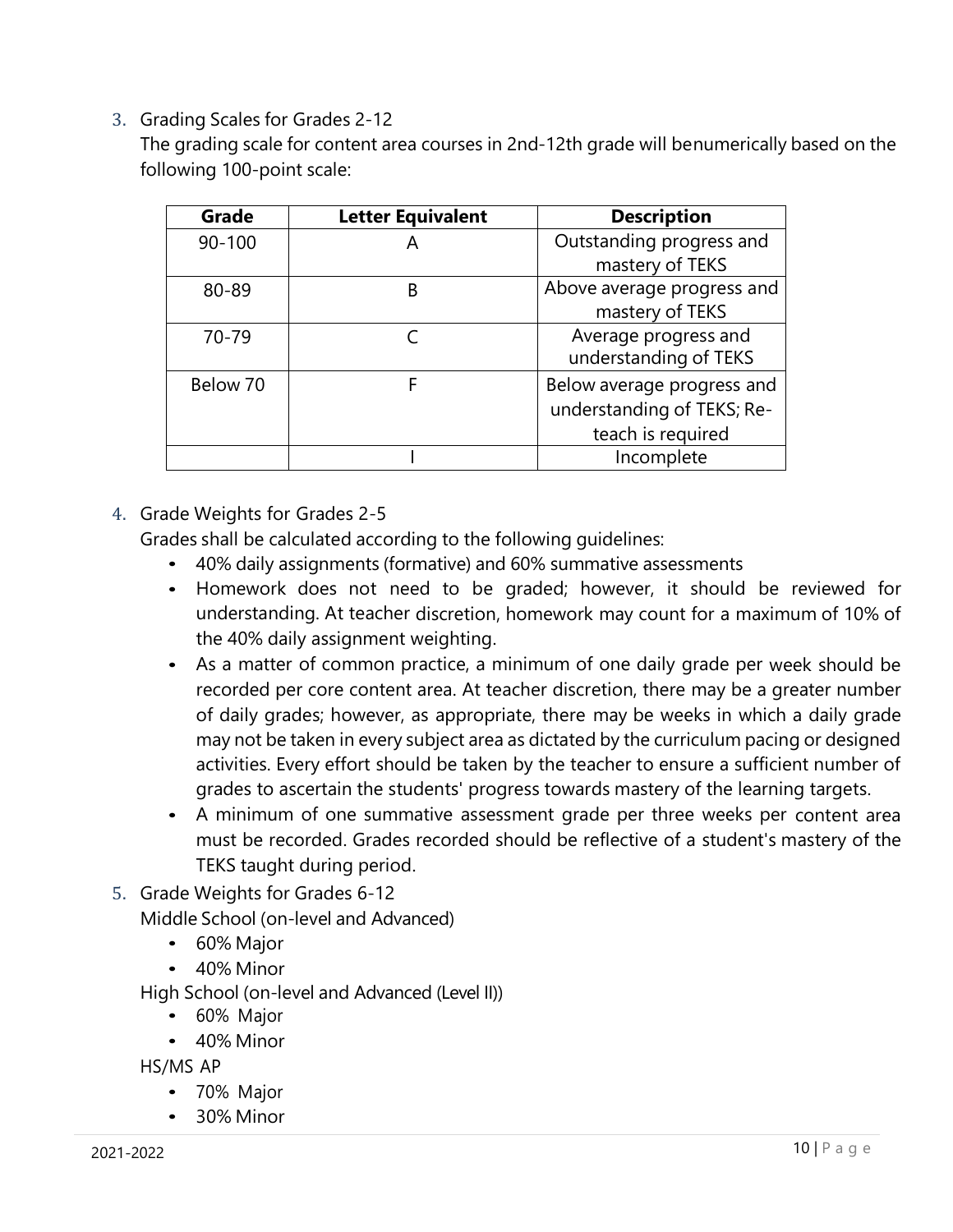- o No one single assignment may weigh more than 25% of the final average for the grading period for on level and Advanced classes.
- o The teacher of AP classes must use discretion in determining the exact weight of any single assignment and communicate those weights prior to assignments to his/her students.
- 6. Meaning of Grading Categories

Example Major Grades (summative assessments – measurements of mastery learning)

- Tests (including District Common Assessments)
- Projects
- Essays
- Research papers
- Presentations

Example Minor Grades (formative assignments – check points to mastery)

- Quizzes
- Daily assignments (homework, classwork, etc.)
- Journals
- Exit Tickets
- 7. Secondary Minimum Assignments

Major – at least 3 per six weeks (District Common Assessments are considered major grades); one major grade shall be recorded prior to the 3 -week mark of the grading period

Minor- at least 4 per six weeks

- 8. Posting Timeline
	- Student work that is to be graded shall be assessed and quality feedback givenin a timely manner.
	- Student work that is to be graded should be returned to the student within one week after the due date (the date the student turns in the work is day zero) of the date received by the teacher; except for projects and major essayswhichshall be graded and returned within 10 school business days from the time submitted to the teacher (the date turned in by the student is day zero).
	- Any exceptions to the above guidelines must be communicated to students for the reason there will be a rare extended time to grade, return, and post the grade (for example, a very detailed final project or major essay that may legitimately require additional time to provide quality feedback).
	- Grades reflected in the electronic grade book shall be current andupdated by each Monday at 8 a.m.
- 9. Conduct Grades

The student is graded on conduct by each teacher. All teachers are required to post a conduct grade for each student. A letter system is used inreporting a student's conduct based on proper/responsive conduct and citizenship. Conduct must NOT be used to adjust academic grades. By law, the teacher of record must enter these grades and the system cannot predetermine a default grade.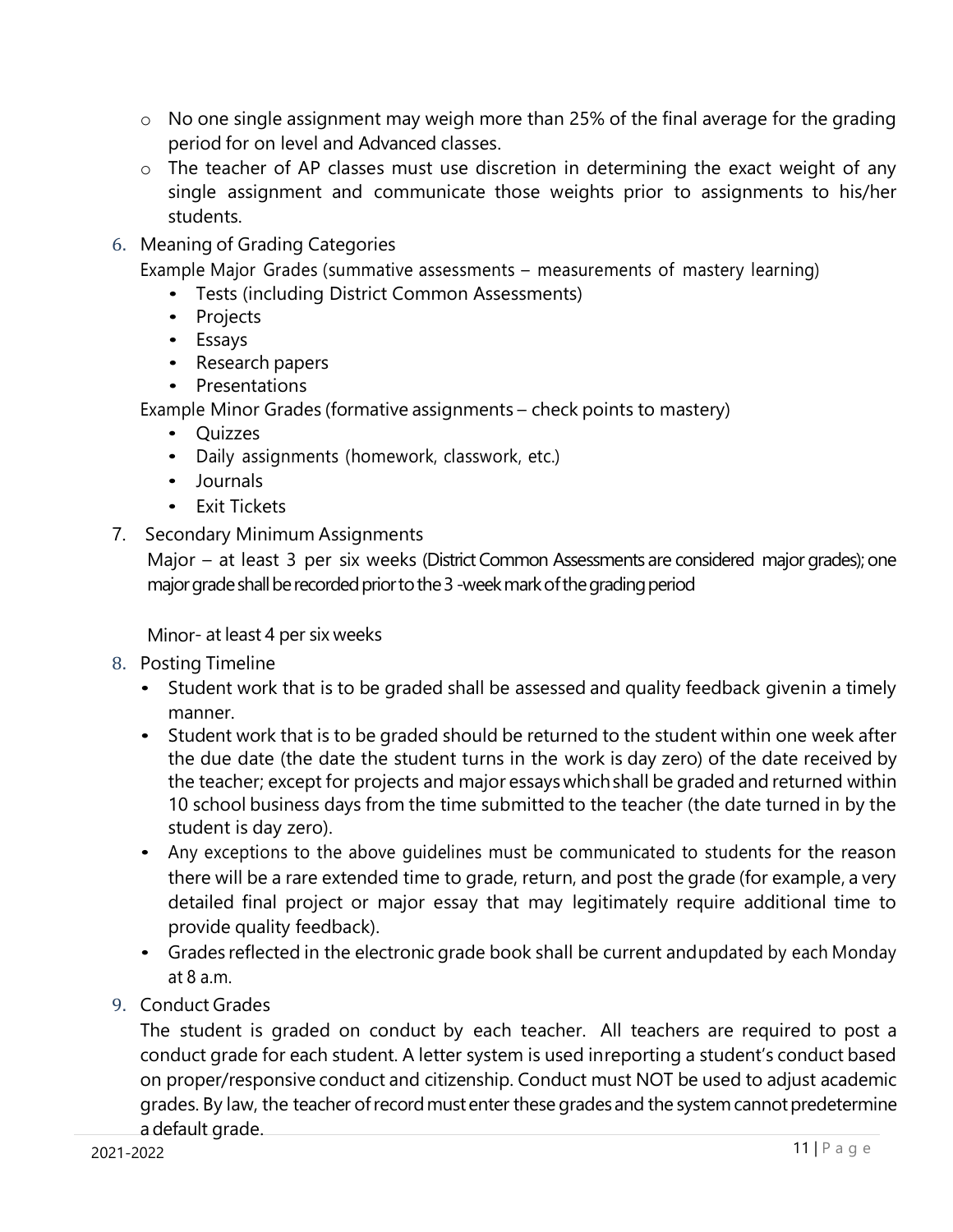#### **Elementary only:**

- $E =$  Performs at excellent/above standard consistently
- S = Satisfactory average traits and characteristics of conduct
- N = Conduct needs improvement
- $U =$  Unsatisfactory has not demonstrated some traits of school appropriateconduct

An "N" should not be given prior to parent contact. A "U" must not be given prior to timely, documented contact with a parent and discussion of the conduct grade with a campus administrator.

#### **Secondary only:**

administrator.

 $S = S$ atisfactory - average traits and characteristics of conduct

N = Conduct needs improvement

 $U =$  Unsatisfactory – has not demonstrated some traits of school appropriate conduct An "N" should not be given prior to parent contact. A "U" must not be given prior to timely, documented contact with a parent and discussion of the conduct grade with a campus

10. Late Work *–*Middle/High School

Late work is defined as any assignment not turned in on the assigned date unless the date is altered by the teacher at his/her discretion.

#### **Important late work notes:**

- The following guidelines are required of ALL high school courses and ALL high school credit classes taken at the middle school level.
- All other middle school courses shall follow these guidelines but have the ability to extend the acceptance of late work in attempts to accomplish the highest degree of mastery represented by earned grades.
- This requirement does not nullify or replace any established campus procedures in place related to 'no zeros'
- The late work policy must be communicated clearly to students and parents by each teacher on the class syllabus.

On-level classes at the high school level and Advanced at the middle school level:

- An assignment may be turned in under the following guidelines:
	- $\circ$  1 school day late maximum score is 85
		- ❖ A 100 would record as an 85 (100 x .85)
		- ❖ An 80 would record as a 68 (80 x .85)
	- o 2 school days late maximum score is 70
		- ❖ A 100 would record as a 70 (100 x .70)
		- ❖ An 80 would record as a 56 (80 x .70)
	- $\circ$  3 school days late maximum score of 60
		- ❖ A 100 would record as a 60 (100 x .60)
		- $\div$  An 80 would record as a 48 (80 x .60)
- No late work will be accepted after 3 school business days and a zero is recorded in the grade book.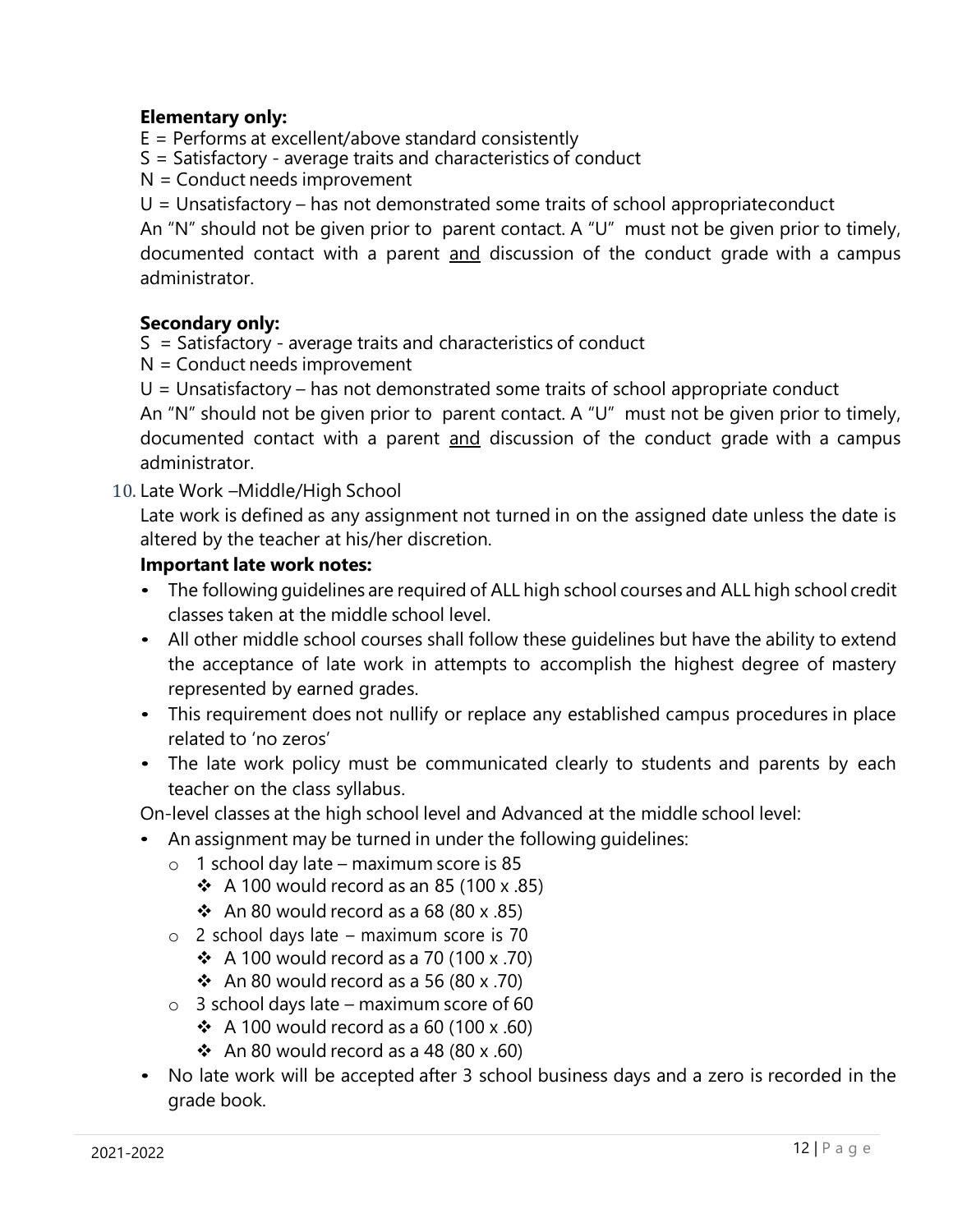Advanced (Level II)/AP Classes at the high school level and AP at the middle school level:

- An assignment may be turned in under the following guidelines:
	- $\circ$  1 day late maximum score is 80
		- ❖ A 100 would record as an 80 (100 x .80)
		- ❖ An 80 would record as a 64 (80 x .80)
	- $\circ$  2 days late maximum score is 65
		- ❖ A 100 would record as a 65 (100 x .65)
		- $\div$  An 80 would record as a 52 (80 x .65)
	- $\circ$  3 days late maximum score of 55
- No late work will be accepted after 3 school business days, and a zero is recorded in the grade book.

11. Make-up work

- All students shall be allowed to makeup work when they are absentfrom class.
- Students shall have a time equal to days absent from class plus one day to complete all missed assignments.
- Under extenuating circumstances such as long-term illness or family emergencies, teachers will work with the student to determine the due dates for make-up work missed. Teachers may reduce the length or number of assignments as long as the appropriate TEKS are covered.
- Students returning to class following an absence are responsible for discussing with the teacher and/or reviewing assignments in CANVAS what is to be completed and date for such completion, along with securing necessary materials and notes.
- Make-up work, including tests, at teacher discretion may be an alternate version of the original work as long as it is at thesame level of cognition and covers the identical learning target(s).
- Make-up tests should be administered before or after school to prevent a student from missing additional class time. At a teacher's discretion, tests may be made up during the school day.
- Work, including tests, assigned prior to an absence may be due on the first return day. See the late work policy elsewhere in this document for make-up work not turned in when due dates have been set.
- This requirement does not nullify or replace any established campus procedures in place related to "no zero procedures".

12. Incomplete grades

- Before issuing a grade of INCOMPLETE on a report card, the teacher must discuss the situation with an administrator.
- All incomplete grades must be changed within 1 week unless there are extenuating circumstances.
- UIL eligibility considers an INCOMPLETE as a failing grade for eligibilitypurposes.

# F. **Transfer Grades from Within the District**

If a student transfers from an EMS ISD school, all of the grades will berecorded by the receiving teacher in his/her grade book following the required Skyward steps provided by the PEIMS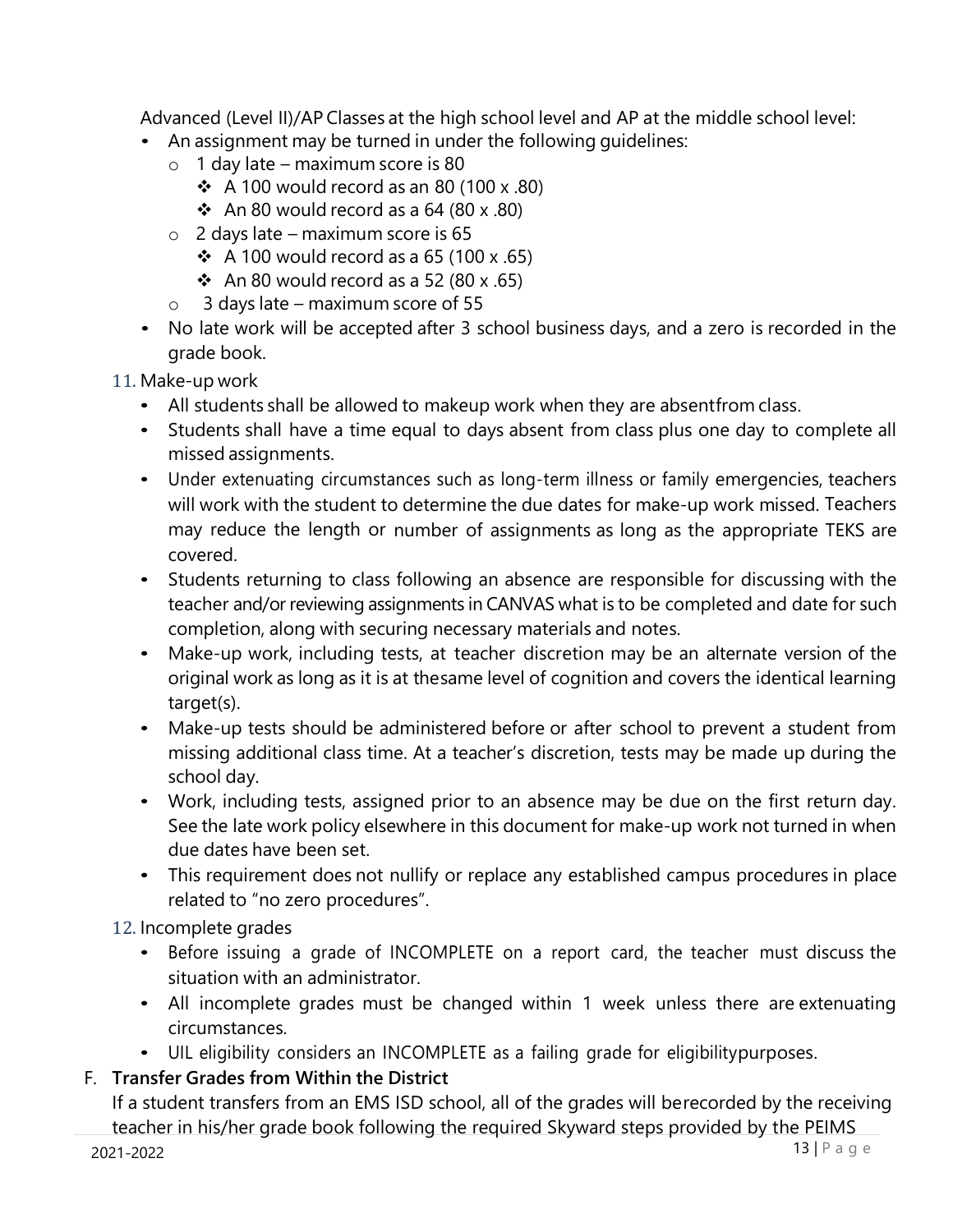department and given to each administrator.

#### G. **Transfer Grades from Other Districts for Elementary**

A student must be present in the EMS ISD school for at least 10 school days to receive a progress report or report card for the current grading period. If the student has been enrolled less than 10 days, the grades from the prior district will stand as the current grades and will be sent home with documentation stating they are from the previous district. The EMS ISD report card will record a NG (No Grade).

H. **Elementary Students Removed from the Regular Academic Setting for Additional Services** Some students require additional services during the school day. When a child is pulled from the general education classroom, he/she shall not be penalized for work missed. A child shall not be required to complete lessons/activities done in their absence while attended services such as dyslexia, GT, special education, OT, counseling, etc. Students are responsiblefor mastery of the content missed, and teachers are responsible for ensuring that the missed content is taught to the student.

#### I. **Art, Music, and Physical Education Grades** *–* **Elementary**

The grades in the area of art, music, and PE will be earned based on the student's performance and/or participation. The grade will use the followingscale:

E=performs at excellent/above standard consistently

S=performs at standard expectation consistently

N=performs slightly below standard expectations, but with continuousprogress

- Note: Prior to assigning a "N," a teacher must have documented contact with the parent or guardian.
- U=Performs consistently at beginning or below standard expectation
	- Note: Prior to assigning a "U," a teacher must have documentedcontact with the parent or guardian.

## J. **Use of Videos, Feature Films, and Movie**

**A feature film or movie for entertainment purposes cannot be used in its entirety as a component of classroom instruction.** Carefully selected sections of feature films or movies can serve as excellent teaching tools as long as they support the planned instructional activities and the applicable TEKS. No video, feature film, or movie should be shown straight through in a class without stopping as indicated below for instructional conversations or student activity.

Instructional videos should be used to reinforce content by being shown in short sections followed by discussion or activity. Student attention spans dictate this practice is used. This is especially important for the introduction of new or more difficult to grasp concepts. For example, teachers may show a short section of 10-12 minutes and then stop for discussion or activity, this can be followed by another 10-12 minutes section, again followed by another time of discussion or activity. By law, appropriate licensing fees must be paid in advance. With accessibility to the variety of online video clips, educators must use professional judgement when selecting these as instructional tools. No Rated R movies will be shown.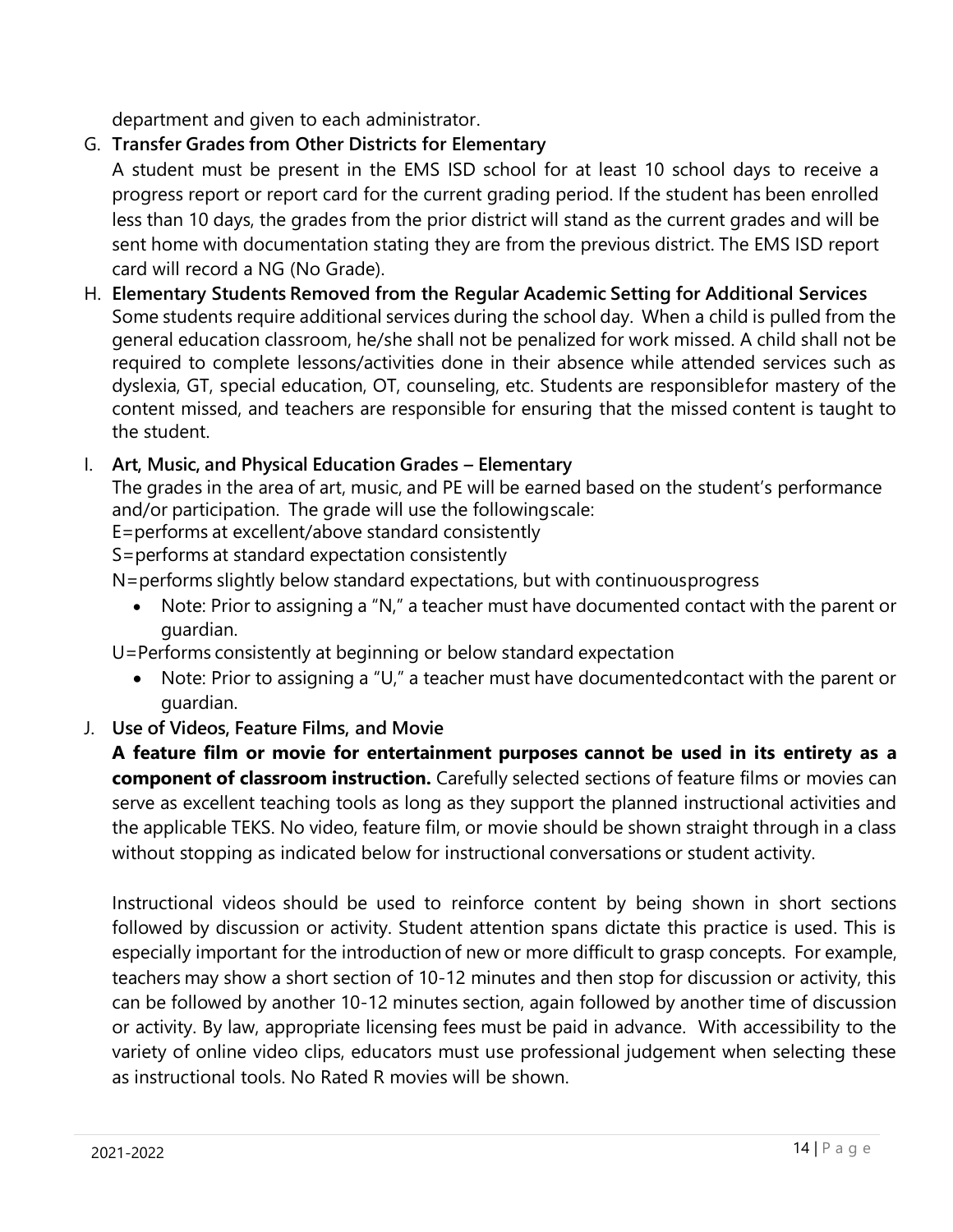#### K. **Projects**

Projects are defined as an opportunity to plan and design with the purpose of demonstrating a deeper understanding of TEKS.

- Projects will most likely require additional time outside of the school day and areconsidered part of an extended assignment and are not defined as homework.
- Rubrics or academic checklists must be created for all projects and shared withstudents and parents along with giving the project assignment.
- The project shall be based on the TEKS being taught.
- Projects requiring time outside of the school day may require advance approval at the discretion of the campus principal.
- Projects must focus on the work of the individual student and their mastery of theappropriate TEKS.
- An individual student's effort must be graded separately on any assigned group project in addition to any assigned group grade.
- Project grades are to be criterion-based, as reflected in the final product.
- Major or long-term projects are to be closely monitored and assigned a minimum of two formative grades at set intervals prior to the summative grade in order to ensure student success. Teachers determine what is a major or long-term assignment based upon curriculum and learning targets.
- Projects are not to be due the last week of a grading period; however, projects may be worked on across grading periods and posted in a later grading period.
- No projects shall be assigned over extended breaks such as Thanksgiving and be due on the date of return.
- Campus principals shall ensure that each project assigned meets the criteriadescribed above.

## L. **Extra Credit**

- Extra credit must be awarded on the basis of an academic product that can be directly related to the Eagle Mountain-Saginaw ISD curriculum objectives.
- If a teacher makes extra credit available to one student, he/she must give all students in the same course the opportunity for extra credit. It should apply equally to all students.
- Credit shall not be given for students providing classroom supplies or materials or awarded for any other non-academic work.
- The awarding of extra credit for previously assigned work a student has failed to complete is not allowed.
- In the case of class-wide low scores on an assignment/assessment, the material should be retaught, learned at the appropriate level of cognition by the students, and retested rather than offer all students the opportunity for extra credit. The goal must be student learning and not for simply a grade.

#### M. **Progress Reports and Report Cards - Elementary**

## **Frequency and Circumstances - Elementary**

The district shall provide a notice of progress via Skyward Family Access to the parent or guardian of students not showing adequate progress in grades 2 through 5. The grades will be determined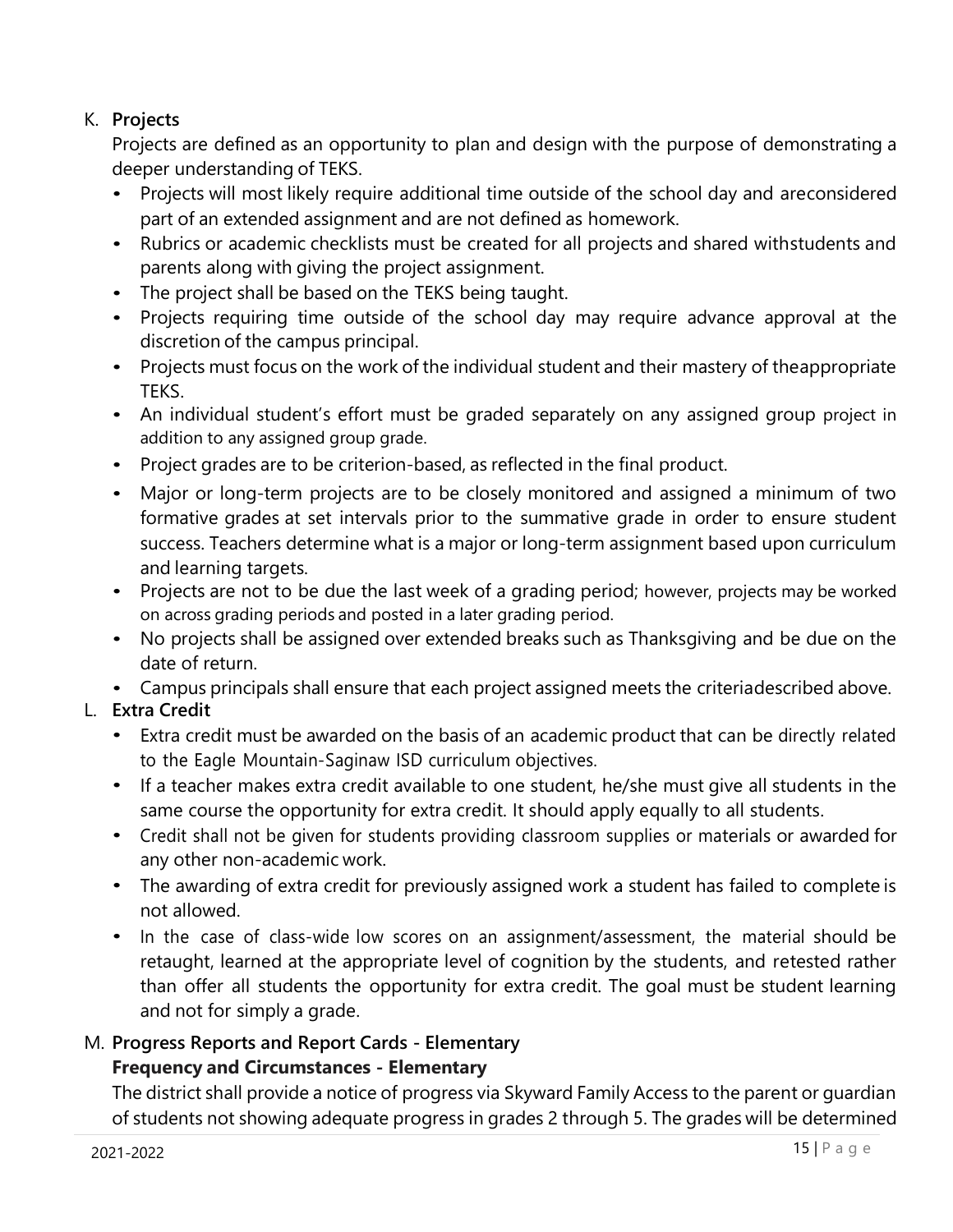at three-week intervals on a pre-designated date and submitted during a specific window of time.

- When a student's grade drops from passing to failing after the third-week report, parents must be notified immediately by the teacher in writing, by appropriate email, or by phone.
- A teacher or campus administrator may require any student whose interim reporting period grade average is below 70 or borderline to attend tutorial sessions.
- Accurate records of contact or attempts to contact parents of students who are failing should be kept on fileby the teacher for the current school year or until directed otherwise by the principal.

#### N. **Report Cards - Elementary**

- The campus shall provide a report card via Skyward Family Access to parents or guardians of students includes academic achievement grades, conduct status grades, and absences one week following theend of a nine-week grading period. Parents and students may view the student's grades through the Family Access Student Portal and print a hard copy for their records or may request a printed copy from the campus. Parents are expected to return a signed copyof the report card to the specified teacher within two days of receipt. [EIA (LEGAL)]
- In addition to the standard nine-week report card, students with disabilities must also receive a report indicating their progress on their IEP goals.

#### O. **Progress Reports – Secondary**

#### **Frequency and Required Communication**

The district shall provide a notice of progress to the parent or guardian of students not showing adequate progress in grades 6 through 12. The grades will be determined at three-week intervals on a pre-designated date and submitted during a specific windowof time.

- Upon assigning a failing average to a student on a course progress report, the teacher is required to initiate contact with the parent within 3-4 school business days. This documented contact may be by email, in writing, by phone, or in-person.
- When a student's grade drops from passing to failing or drops significantly (i.e.,from a 95% to an 82%), after the third-week report, parents must be notified by the teacher in writing, in person, by email, or by phone for the failing grade or significant drop in grades. This contact must be completed prior to assigning a failing grade to the report card.
- Documentation of contact shall be kept by the teacher for verification purposes.
- The teacher or campus administration may require any student whose mid-reporting period grade average is below 70 or borderline to attend tutorial sessions.
- Any signed progress reports and completed records of the contact or attempts to contact parents of students who are failing should be kept on file by the teacher for the current school year or until directed otherwise by the principal.

#### P. **Report Cards - Secondary**

• The campus shall provide a report card via Skyward Family Access to parents or guardians of students that includes academic achievement grades, conduct status grades, and absences, one week following the end of a six-week grading period, usually on a Friday. Parents and students may view the student's grades through the Family Access Student Portal and print a hard copy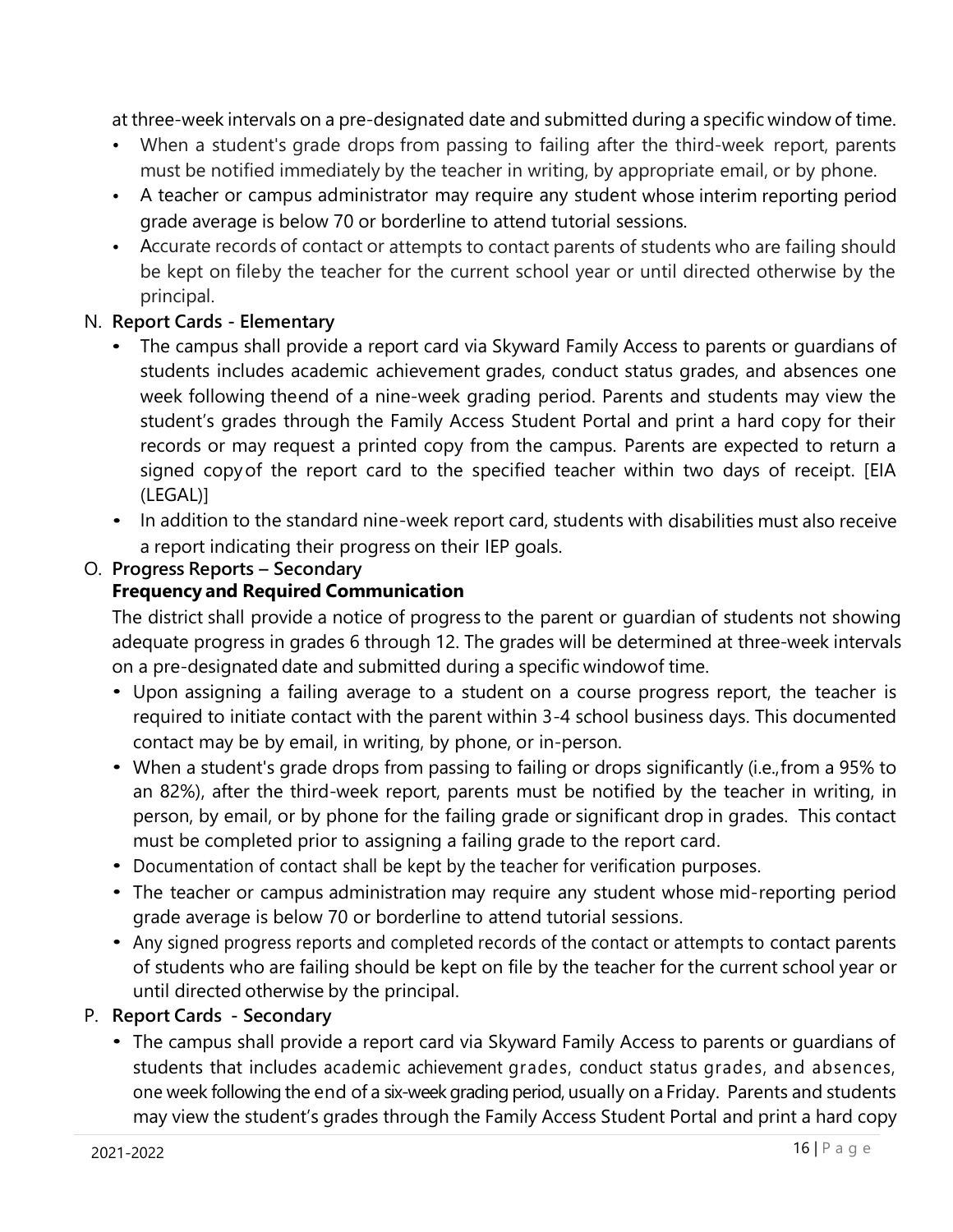for their records or may request a printed copy from the campus. Parents are expected to return a signed copy of the report card to the specified teacher within two days of receipt. [EIA (LEGAL)]

• In addition to the standard six-week report card, students with disabilities must also receive a report indicating their progress on their IEP goals.

#### Q. **Reteach/Redo** *–* **Elementary**

"For reteaching to be effective teachers must use a different approach from the one they initially used, one that builds on previous activities but that focuses on the omissions or errors in student thinking thatresulted from these activities" (Marzano, 2010).

- Correction of the original assignment is not considered reteaching.
- Reteaching will employ different strategies than the original teaching.
- Working through the PLC team, teachers can collaborate on methods to provide reteaching through collaboration by answeringPLC question three, "What will we do if students do not learn it?"

Per Board Policy EIA (LOCAL), "The District shall permit a student who meets the criteria detailed in the grading guidelines a reasonable opportunity to redo an assignment or retake a test for which the student received a **failing grade**."

The following are the criteria regarding the required retest procedures for *failed* projects, quizzes, formative, and summative assessments (this includes District Common Assessments):

- The student, at teacher discretion, may be required to attend tutorials prior to theopportunity to retest. The number of tutorials or reteach opportunities is determined by the teacher.
- The teacher will determine the redo/retest due dates based upon the assignment length and/or timeline for tutorials/reteach.
- The assignment/assessment may be of an alternative variety from the original assignment/assessment as long as it is coverage of the same TEKS and at the same level of cognition as the original assessment.
- The highest available grade on the redo/retest for a failing grade is an 80; however, at teacher discretion, the teacher may record a grade higher than the 80 as long as all students are treated equally in the process and given the opportunity to redo/retest for a higher grade.
- The opportunity to redo/retest is a one-time offering per assessment. However, at teacher discretion, retesting for mastery can be offered more thanone time.

Because the District is invested in and values students learning at the highest levels by demonstrating mastery with as much of the content as possible, the following redo/retest option is available for students who passed a project, quiz, or formative or summative assessment and earned a grade of 70-84 the opportunity toredo/retest based upon the following criteria:

• The student, at teacher discretion, may be required to attend tutorials prior to the opportunity to retest on a summative assessment. The number of tutorials or reteach opportunities is determined by the teacher.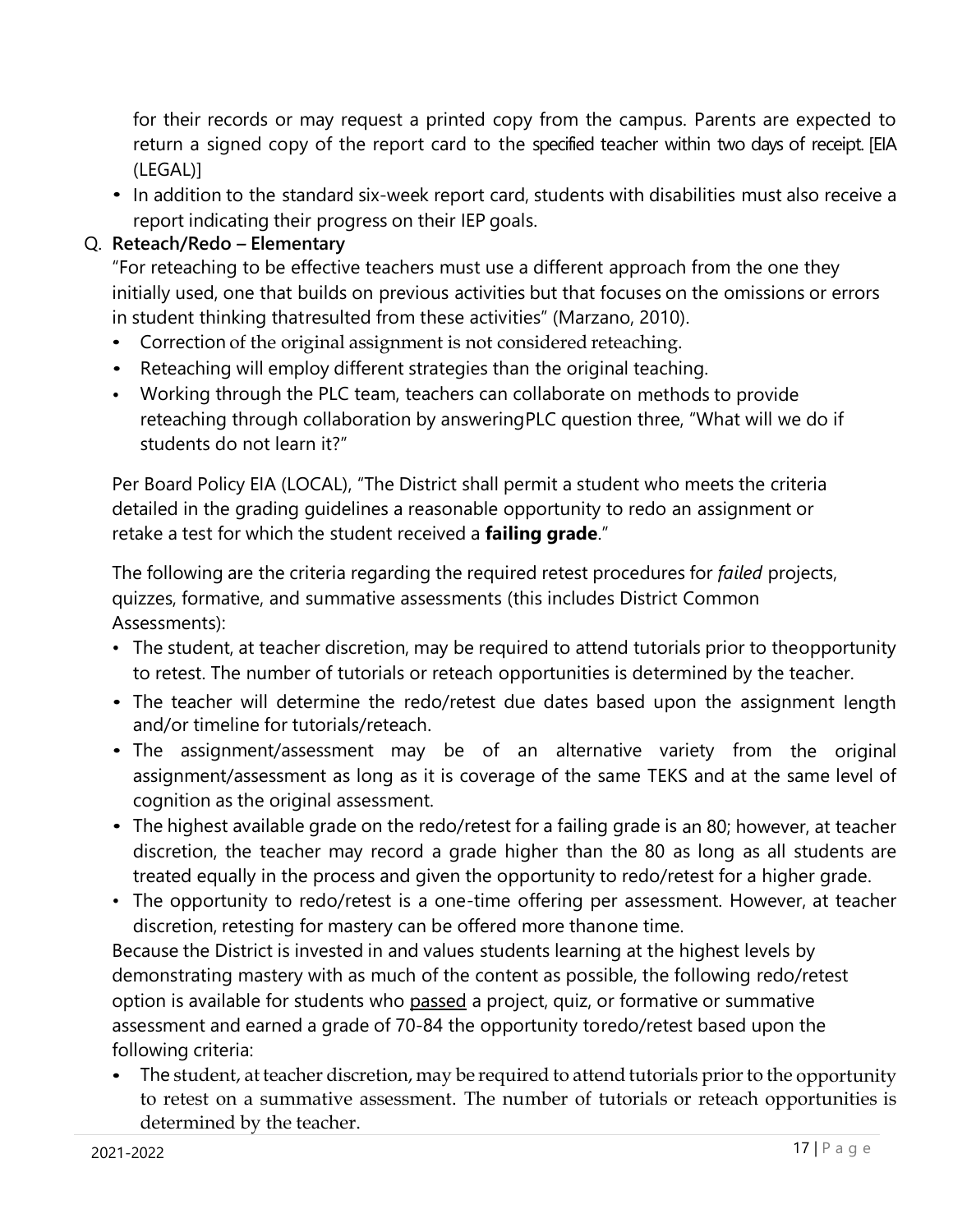- The teacher will determine the redo/retest due dates based on the timeline for tutorials/reteach.
- The project, quiz, formative, or summative assessment may be of an alternative variety from the original assessment as long as it covers of the same TEKS and at the same level of cognition as the original assessment.
- The highest available grade on the redo/retest of an assignment/assessment for an initial grade of 70-84 is an 85; however, at teacher discretion, the teacher may record a grade higher than the 85 as long as all students are treated equally in the process and given the opportunity to redo/retest for a higher grade.
- The opportunity to redo/retest is a one-time offering per assessment. However, at teacher discretion, redoing/retesting for mastery can be offered more than one time.
- Students scoring at or above 85 on the initial assignment/assessment may be given enrichment for additional graded credit as determined by the teacher. This option is at teacher discretion.
- As a general guideline, if 30% of a class fails an assessment, it is evident that roughly 1/3 of the class does not have sufficient mastery of the tested TEKS andreteach/reassessment for the whole class is appropriate.
- If 40% or more of the class fails an assessment, the opportunity to retest on a newassessment must be provided after reteach for the entire class. The higher grade will be recorded and not an average of the two assessments. At teacher discretion, students who have achieved at higher levels on the test may be given enrichment activities and extra grade points assigned by the teacher.
- To move forward with greater than 30%-40% of the class not mastering an important concept leads to significant gaps in student learning as the curriculum progresses and the students face certain failure ahead without sufficient background knowledge being built.
- The teacher needs to evaluate the use of differentiated instruction and pay attention to other principles of learning to determine why students are not mastering the material at the right level of cognition.

#### R. **Failing Grades and Zeros - Elementary**

Upon assigning a second zero for daily work or other assignment to a student in acourse during a grading period, the parent must be contacted via email, in writing, by phone, or in person. This contact must be documented for the teacher's future personal reference. If the problem persists, a student/parent/teacher conference should be requested. It would be appropriate to discuss the performance of this student with the school counselor, Intervention Literacy Specialists, Math Specialists, or administrator. Early intervention is essential to student success.

Upon assigning a failing average to a student on a course progress report, the teacher is required to initiate contact with the parent within three school business days after the progress report has been sent/delivered (the day sent isday zero). The contact may be via email, in writing, by phone, or in person. This contact, including the parent response, must be documented for theteacher's future personal reference.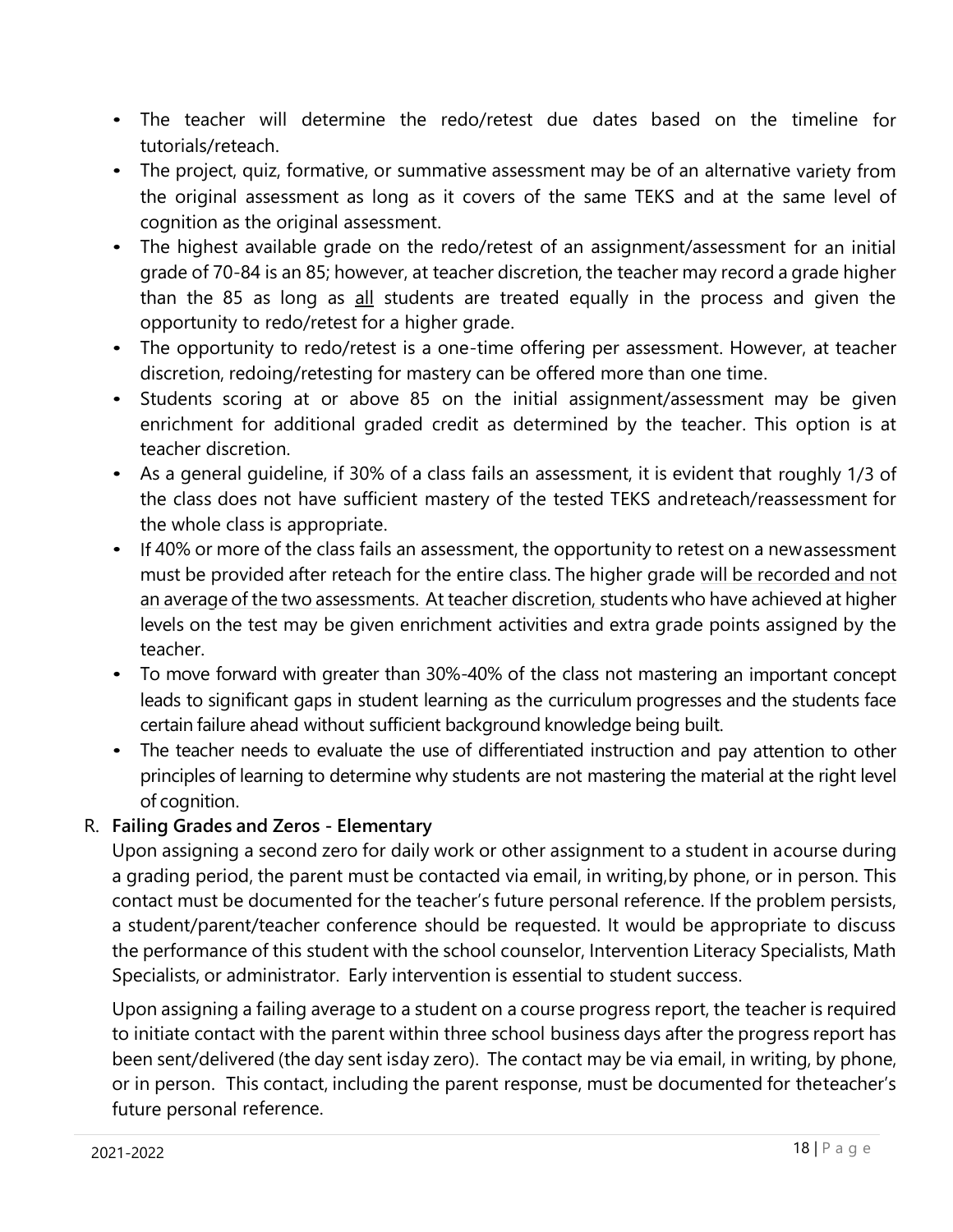#### S. **Reteach/Redo - Secondary Important reteach/redo notes:**

- the following guidelines are required of ALL courses
- the reteach/redo policy must be communicated clearly to students and parents by each teacher at both the middle and high school levels

The District's goal is for every student to master all the TEKS specified for each grade level and the STAAR End of Course (EOC) exams. Each student will be provided instruction that allows for application and practice of the concepts and skills mandated in the TEKS and then assessed for mastery. If a student does notdemonstrate mastery of concepts and skills as specified in the TEKS and necessary for future learning, reteaching should be provided for the student.

#### **Reteach/Redo** *–* **Failing Grades**

Per Board Policy EIA (LOCAL), "The District shall permit a student who meets the criteria detailed in the grading guidelines a reasonable opportunity to redo anassignment or retake a test for which the student received a **failing grade**." The following are the criteria regarding the retest procedures for major grades:

This policy applies only to initial identified major grades (i.e., summative assessments,projects, and other identified major grades, *and does not apply to daily assignments, quizzes, semester final examinations*).Upon reteach and retest, the new test, project, etc. recorded will be a high score of 70%.

This is a one-time reteach and retest, unless, at departmental/course discretion, theyfeel it is important to continue to reteach for mastery and then reassess for higher levels of mastery. All teachers at a grade level in specific courses must follow the same policy due to class rank and issues of GPAs. If this option is desired at a particular campus, the principal or designee will coordinate and monitor this decision.

- A student will not be allowed to redo an assignment for which he/she received azero or to retake a test for which the student received a zero. In addition, the student must have made an attempt on the initial assignment/assessment. This decision is at teacher discretion.
- The student must make the request to redo the major assignment or retake the testfor which he/she earned a failing grade within 3 days of the failing grade being posted in Family Access.
- The student, at teacher discretion, may be required to attend tutorials priorto the opportunity to redo/retest. The number of tutorials or reteach opportunities is determined by the teacher.
- The teacher will determine the redo/retest due dates based upon the assignment/assessment length and/or timeline for tutorials/reteach.
- The assessment may be of an alternative variety from the original assignment/assessment as long as it covers the same TEKS and at the same level of cognition as the original assessment.
- The highest available grade on the retest for a failing grade is a 70%.
- The opportunity to retest is a one-time offering per assessment.

## **Reteach/Redo** *–***Passing Grades**

The District is invested in and values students learning at the highest levels by demonstrating mastery with as much of the content as possible. Therefore, the following retest option is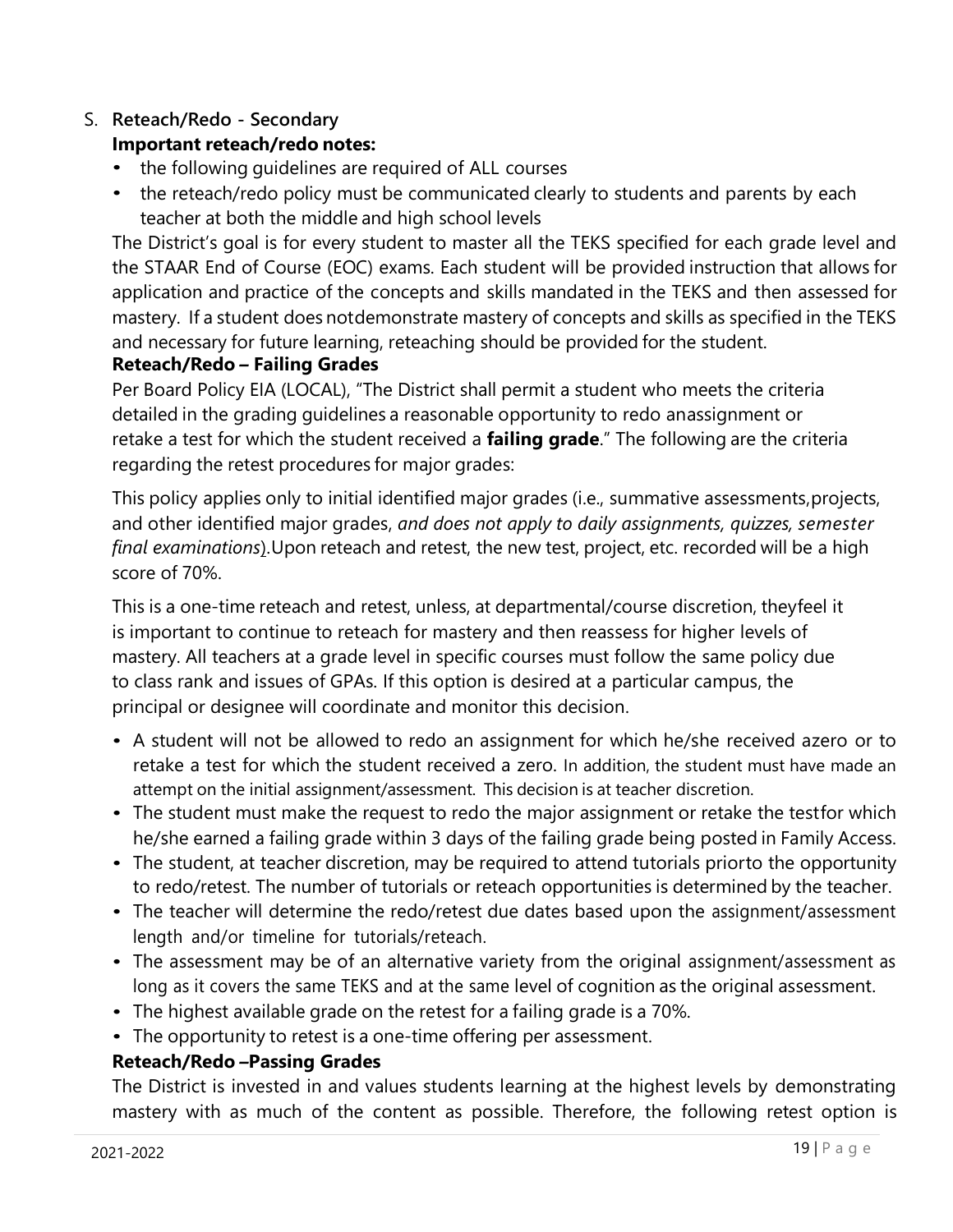available for students who *passed a major graded* assignment *or assessment* and earned a grade of 70-84 the opportunity to retest basedupon the following criteria:

- The student must make the request to redo the summative assessment for whichhe/she earned a passing grade within 3 days of the original passing grade of 70-84 being posted in Family Access.
- The student, at teacher discretion, may be required to attend tutorials prior to theopportunity to retest on a summative assessment. The number of tutorials or reteach opportunities is determined by the teacher.
- The teacher will determine the redo/retest due dates based upon the timeline for tutorials/reteach.
- The summative assignment/assessment may be of an alternative variety from the original assessment as long as it covers the same TEKS and at the same level of cognition as the original assessment.
- The highest available grade on the redo/retest of a *passed* major graded assignment or assessment for an initial grade of 70-84 is an 85.
- The opportunity to redo/retest on a *passed* major graded assignment orassessment is a onetime offering per assignment/assessment.
- Reteaching and redo/reassessing provisions *do not apply to daily assignments and quizzes, semester final examinations*.

#### **Redo/Retest** *–* **Other general guidelines**

- If 40% of a class fails a *summative assessment*, it is evident that there is an issue of understanding if 4 out of every 10 students in the class do not have sufficient mastery of the tested TEKS. Therefore, reteach/reassessment for the whole class iseducationally appropriate and required.
- If 40% or more of the class fails a summative assessment the opportunity to retest on a new summative assessment must be provided after reteach for the entire class. The higher grade will be recorded and not an average of the two assessments. At teacher discretion, students who have achieved at higher levels onthe initial assignment/test may be given enrichment activities for additional credit awarded at teacher discretion.
- To move forward without 40% or more of the class mastering an important concept at least at 70% leads to significant gaps in student learning. As the curriculum progresses and scaffolds, additional failure is most likely ahead for those failing students. Sufficientbackground knowledge for success at the next level has not been learned as evidenced by low test scores.
- The teacher needs to evaluate the use of differentiated instruction and pay attention to other principles of learning to determine why students are not mastering the material at the right level of cognition.
- This requirement does not nullify or replace any established campus procedures in place related to 'no zeros'.

#### T. **Homework Philosophy**

The purpose of homework is to improve student learning and provide opportunities forextending learning time beyond the school day by providing practice, developing proper study habits, and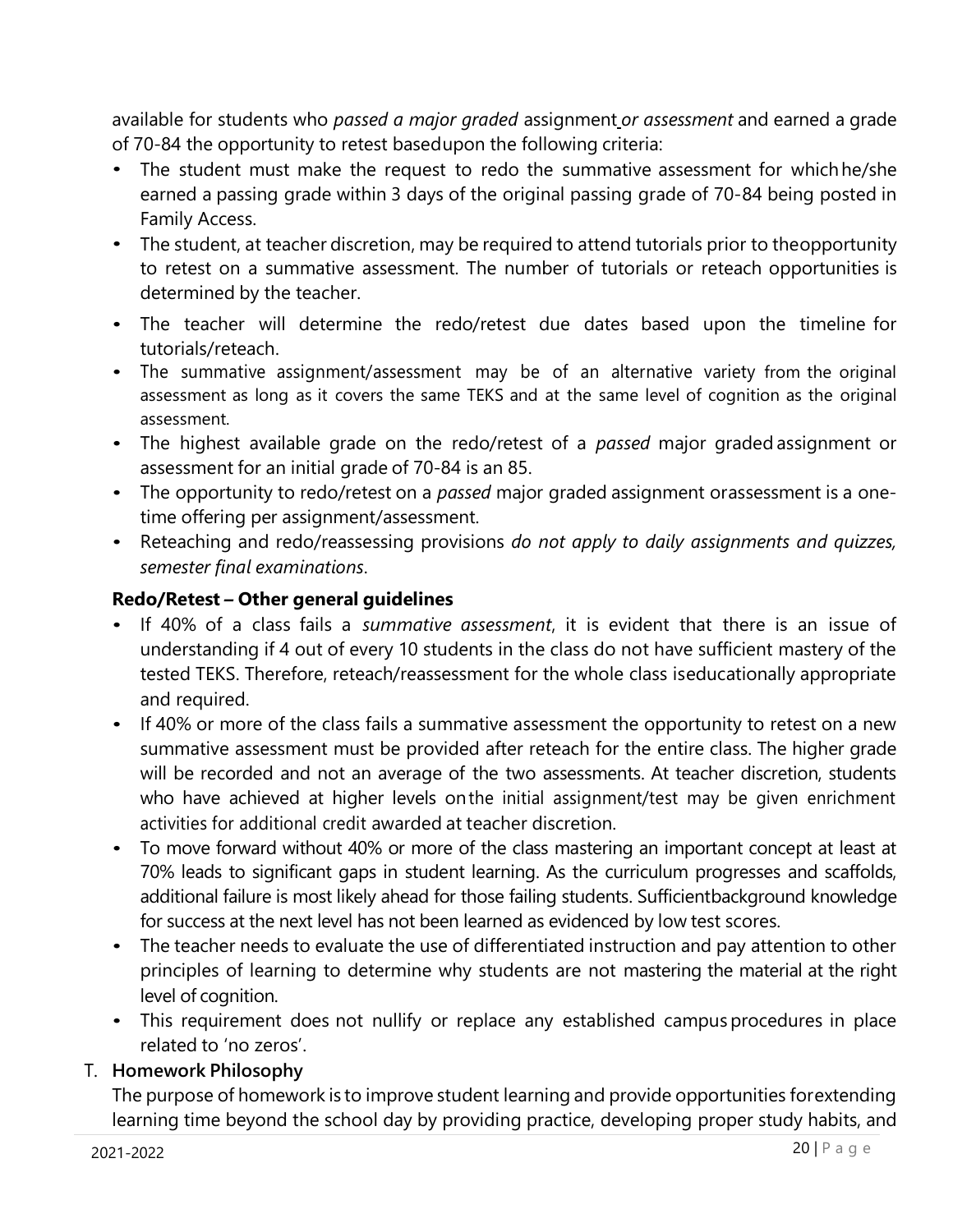fostering positive attitudes toward schoolwork outside the school day.

#### **Homework Guidelines**

- Homework should never be assigned as punishment.
- The purpose for the homework and how it will be graded should be made clear to students.
- As much as possible, teachers should make students aware of upcoming homework assignments, so they can budget their time to complete the work in aneffective and efficient manner.
- Homework with proper pre-instruction and teacher direction can be used as a reteach method.
- Reading prior to a class session is not considered as homework except at the discretion of the teacher.
- Homework will likely increase as a student moves through school from grade 2-12.
- Homework without effective feedback has little impact on student learning. Thus, when homework is assigned, the teacher should check for understanding.
- Advanced for middle school and Advanced (Level II for HS) and AP students should expect additional homework and reading, as research is very supportive of students at higher levels benefiting from homework and outside reading.
- See the late work policy elsewhere in this document for students not completing and turning in homework in a timely manner.
- Computer based work (like IStation) should not be assigned for homework for elementary students.

## **III. Assessment**

#### **Purpose of Assessment**

Assessment provides feedback to the system for continuous improvement of the teaching and learning process. Thus, the use of assessments and the data they generate become an integral part of an effective instructional program. When viewed systematically, assessment is intentional, managed, consistent, aligned, coherent, and transparent. Both formative and summative assessments that are aligned to the written curriculum are used by teachers as they plan for learning.

The results provide teachers, students, parents, campus administration, and curriculum coordinators:

- 1. Student mastery of key course content that has been taught in class
- 2. Strengths and gaps in mastery of identified Power Standards
- 3. Data to adjust, modify or research certain concepts not mastered
- 4. Patterns, trends, outliers so a plan of action is developed during PLC by teachers for individual students or for needed reteach for whole class/small group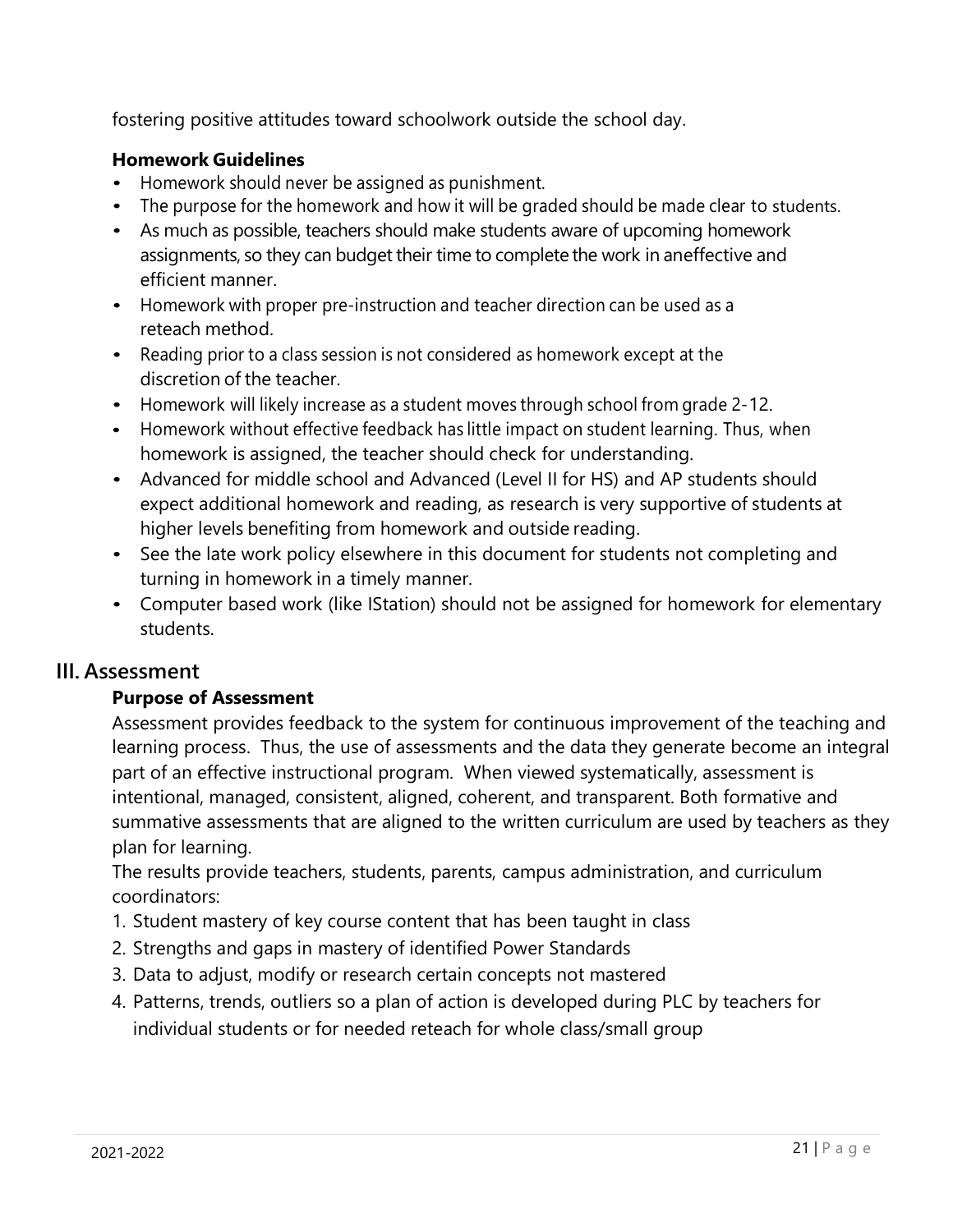#### **Types of Assessments**

The comprehensive district assessment system establishes appropriate measures for determining the effectiveness of curricular design and instructional programming at district, campus, and classroom levels. It includes formative and summative assessments along with purposeful feedback to assist classroom and district level to improve student outcomes. Campus- /classroom-developed summative assessments should be returned to the students with the opportunity to review and analyze performance.

- Formative Assessments
	- o Used at the classroom level
	- o Is immediate, constant, and steady stream of evidence (daily, weekly) and takes a few minutes
	- o Determines student learning of standards
	- o Used over short intervals of time
	- o Embedded in instructional and learning activities
	- o Used to scaffold learning
	- o Feedback given at the end of the learning process to assess how well a student achieves mastery of the standards
	- o Provides "Just in Time" information for intervention
	- o Provides the student with feedback to assist them in developing an action plan towards reaching their learning goal
- Summative Assessments
	- o Used at the classroom, district, and state level
	- o Generally given at the end of specified amount of time (end of unit/end of semester/end of year)
	- o A long-range assessment that gauges mastery of content towards state content standards (TEKS)
	- o Used for evaluative purposes
	- o Are not typically used to inform instructional decision-making
	- o Occurs at multiple points throughout the learning process toward the mastery of a standard
	- o Provides data to inform curriculum updates or revisions

#### **Assessment Analysis (Plan, Do, Study, Act)**

Before an assessment is given, teachers will

- 1. Utilize the curriculum guides, which include standards, prior assessment data, and district common assessments to backwards design the lessons, question banks, extensions, short cycle assessments, assessments, and reteach best practices.
- 2. Work within the PLCs to develop lessons that focus on the standards needing to be taught from the Instructional Guides, Year-At-A-Glance, and Curriculum Documents. Focus on knowing what will be taught, how it will be taught, the actions to determine if students need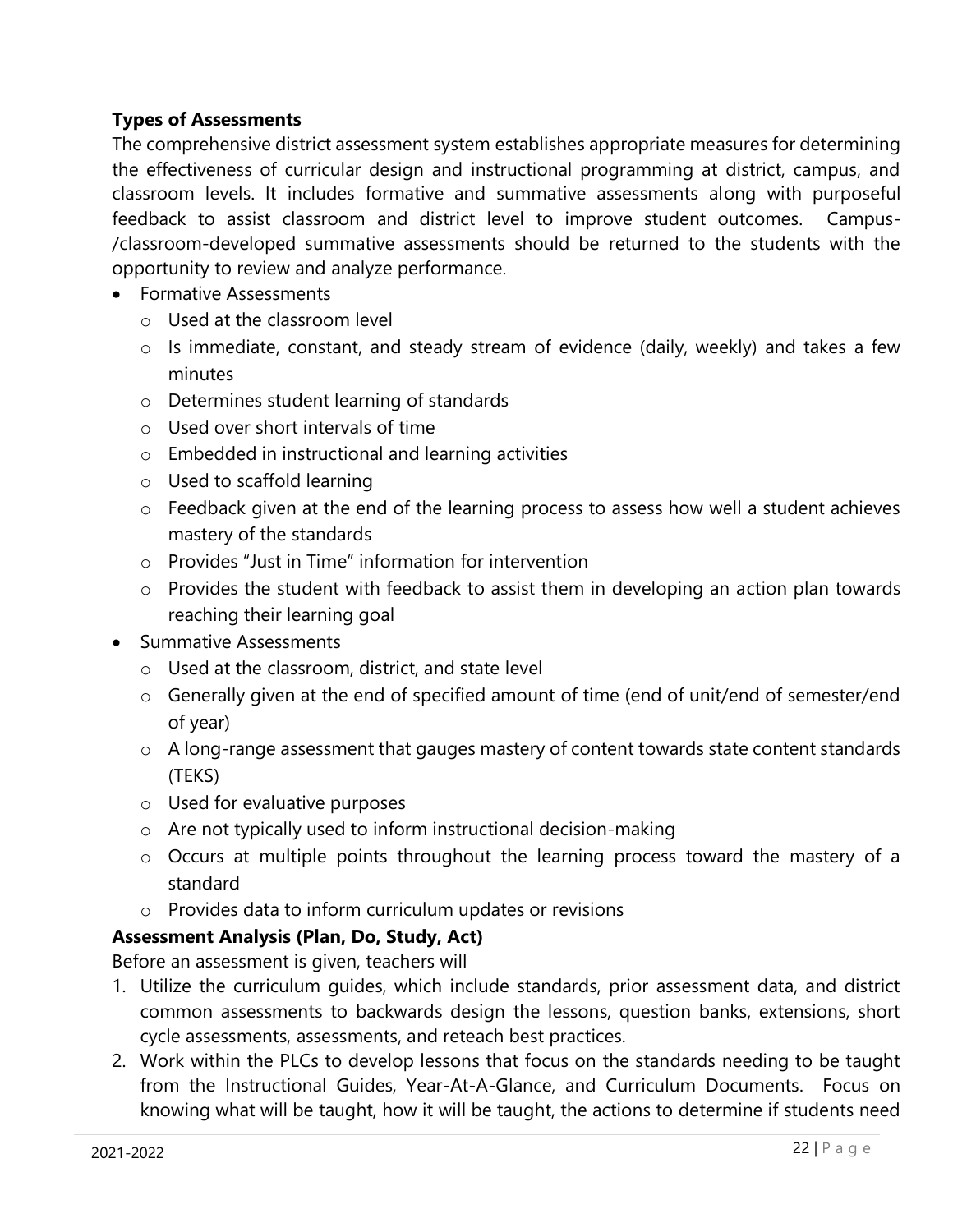additional supports and time for learning, and the actions to determine if students need extension activities or need to further their knowledge based on their previous experience.

Once an assessment is given, teachers will

- 1. Upload results within the given time frame, determined by C&I department and/or campus administration, into Eduphoria AWARE for District Common Assessments or gather classroom data when using a teacher designed assessment.
- 2. Analyze and have conversations about the data with peers on campus and with district partners (PLC/CLC).
- 3. Design learning knowing the specific weaknesses or strengths the students have to provide extensions or reteaching.
- 4. Have students analyze their performance and determine their goals and action plans on how to better their learning.

#### **Description of Assessments**

- **District Common Assessments** (DCA) are created by a curriculum writing team which include teachers and coordinators. DCAs are assessments within the content curriculum based on the scope and sequence of the content. They are not stand-alone tests that cover items not within the scope and sequence time period. These exams are written by teachers and coordinators based on the standards taught during a unit. Results are uploaded into Eduphoria AWARE so that Curriculum and Instruction, campus administrators and teachers can see across all same level subjects and grades to determine strengths, gaps, trends, outliers, and patterns so that a plan of action is developed to provide extensions or reteach opportunities for individual or small group students. Campus teachers will
	- o Give the DCA during the window assigned by the C&I department.
	- o Add additional questions such as essay, open ended response, griddable, performance task, etc. to gather more information about the students' understanding. This portion of the exam will not be submitted to the district through AWARE but kept by the teacher.
	- o Students will take the test in AWARE or by paper
	- o After students complete the test, the paper results will be scanned into AWARE within the given time frame.
	- o Determine questions that were not able to be taught or 30-40% of students did not get correct and do not allow these questions to negatively affect the student's grade.
	- o Allow students to retest as written in the Grading and Reporting Handbook.
	- o Provide feedback to Curriculum Coordinators for continual improvement.
- **Gifted and Talented Program Identification** assessments will be used to determine placement needs for each student nominated. The Advanced Academics Handbook Eagle [Mountain Saginaw ISD Advanced Academics Handbook \(emsisd.com\)](https://www.emsisd.com/cms/lib/TX21000533/Centricity/Domain/66/EMS%20ISD%20Advanced%20Academics%20Handbook.pdf) provides detailed information for this program.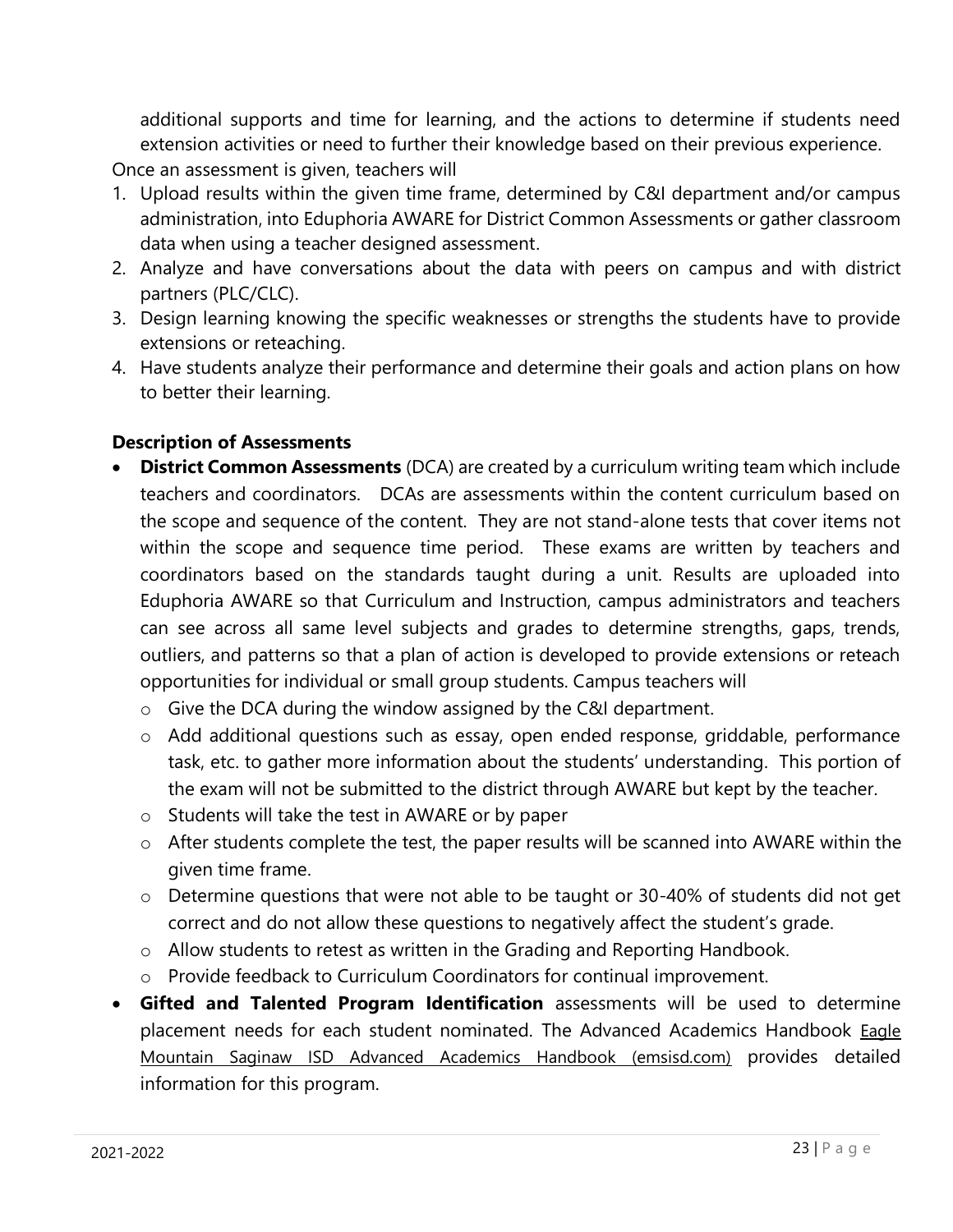- **Identification of English Language Learners** assessments assess students new to the district who have a language other than English identified on the home language survey for determination of English proficiency and potential placement into bilingual or English as a second language (ESL) program. Please contact your campus LPAC Coordinator for required steps and timelines.
- **Response to Intervention Universal Screeners** identifies students not making academic progress at expected rates. The assessment component of response to intervention (RtI) procedures serves as progress monitoring and a diagnosis of student mastery of specific skills within an academic domain and generate data for campus teams to place students on intervention tiers.

mCLASS-

- All Kindergarten and First grade students
- Reading screener
- Utilize the DIBELS portion only
- Fulfills Dyslexia screening and Early Reading Indicator state requirements
- Screened three times per year (BOY/MOY/EOY)

IStation-

- All Reading- 2-5<sup>th</sup> grade
- All Math- K-5<sup>th</sup> grade
- Reading-  $7<sup>th</sup>$  Grade- Students who did not meet on  $6<sup>th</sup>$  grade Reading STAAR or do not have a score.
- Elementary is screened three times per year (BOY/MOY/EOY)

BAS (Fountas and Pinnell/Benchmark Assessment System)

- All students K-2<sup>nd</sup> grade, select students 3<sup>rd</sup>-5<sup>th</sup> grade
- Assesses application of reading behaviors and comprehension within continuous text
- **College Entrance Exams** To provide students with the opportunity to experience the rigors of college entrance exams (SAT/ACT/TSI/PSAT). All 11th grade students and invited 10<sup>th</sup> graders may take the PSAT free of charge. The National Merit Scholarship Corporation uses PSAT results to determine candidates to receive recognition and awards through the National Merit Scholarship Program. Students in grade 9 and 10 may also opt to take the PSAT at their own expense.
- **Dyslexia and Related Orders** Formal assessment of students for dyslexia is one component of a detailed process for identifying students. All kindergarten and first grade students are assessed using mCLASS. Parents who wish for their child to be tested in grades 2<sup>nd</sup> and up may contact the campus principal. Information, timelines, and processes for principal information may be found in the Administrator Toolkit.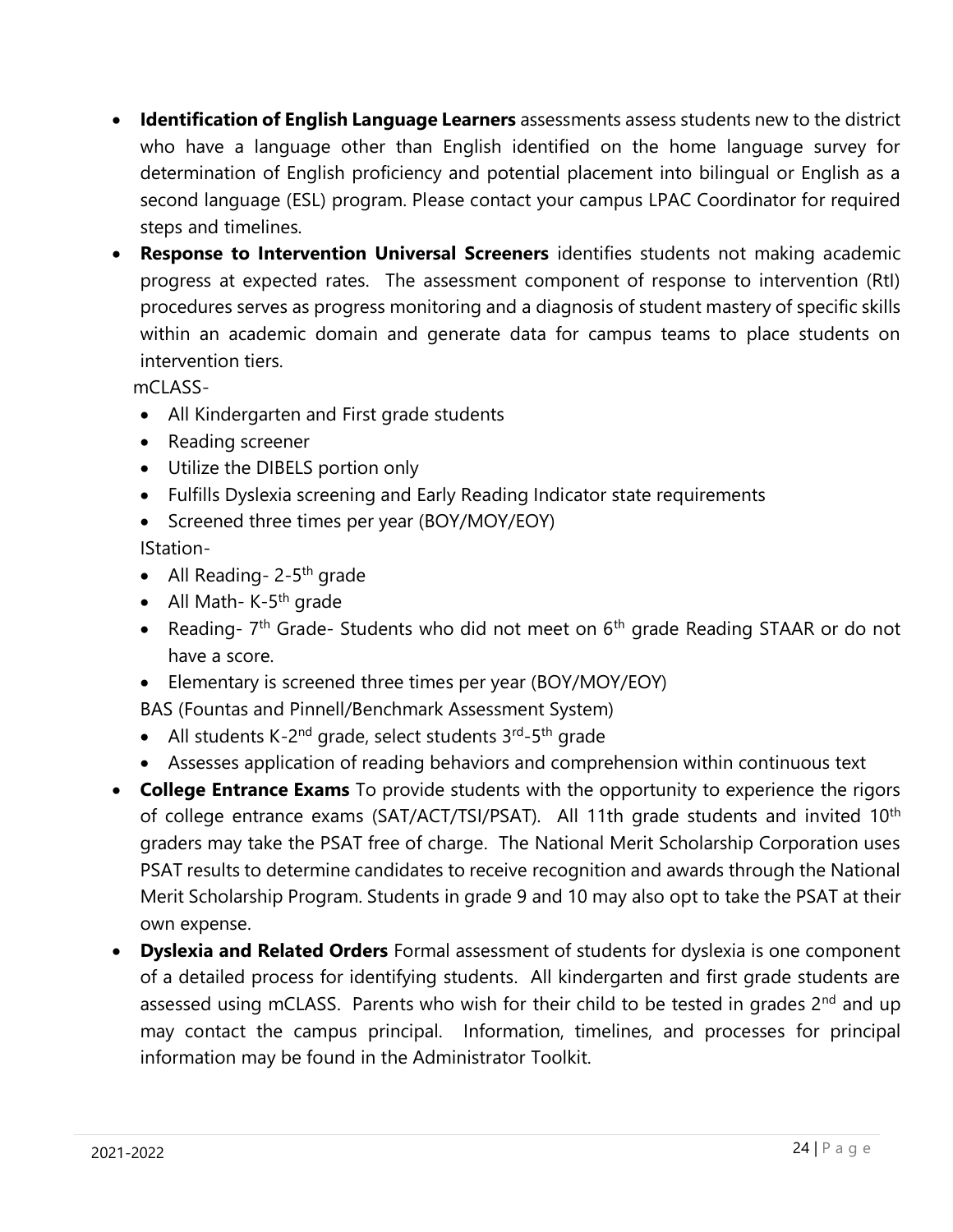- **Academic Acceleration** EMSISD offers several options for acceleration, including Credit by Examination, Kindergarten readiness, and math (grades 3-5). Please refer to the *[EMS ISD](https://www.emsisd.com/Page/366)  [Acceleration Information](https://www.emsisd.com/Page/366)* for specific information, timelines, and processes.
- **STAAR/EOC** is the Texas Education Agency exams required for students to take each year and for seniors to be able to graduate and receive a diploma. Information and lead responsibility are in the Director of Testing and Federal Programs. All students in grades 3-11 are expected to participate in the STAAR exams appropriate for the subjects taken. A parent is entitled to remove the parent's child temporarily from a class or other school activity that conflicts with the parent's religious or moral beliefs if the parent presents or delivers to the teacher of the parent's child a written statement authorizing the removal of the child from the class or other school activity. A parent is not entitled to remove the parent's child from a class or other school activity to avoid a test or to prevent the child from taking a subject for an entire semester. This section does not exempt a child from satisfying grade level or graduation requirements in a manner acceptable to the school district and the agency (TEC 26.010).

Each year every student's growth will be measured and compared to the district and state averages. Every STAAR test is directly and vertically aligned to the Texas Essential Knowledge and Skills (TEKS) and is administered at the following grade levels:

- Grade 3 Mathematics and Reading Language Arts
- Grade 4 Mathematics and Reading Language Arts
- Grade 5 Mathematics, Reading Language Arts, and Science
- Grade 6 Mathematics and Reading Language Arts
- Grade 7 Mathematics and Reading Language Arts
- Grade 8 Mathematics, Reading Language Arts, Social Studies, and Science
- Grades 9 12 End-of-Course Assessments (English I, English II, Algebra I, Biology, US History)
- **District Placement Exams** are given to grades 5-7 in math to provide additional data to determine best math courses for the student. The Elementary Math Coordinator and the Secondary Math Coordinator provide the dates and information on the EMS ISD Assessment Calendar.
- **State Interim Assessments** are developed by the state, are aligned to the STAAR, and shall be followed by high quality, corrective instruction designed to remedy whatever learning deficits identified by the assessment. Teachers facilitate learning by providing students with important feedback on their progress, using the data to develop specific intervention plans, and guiding students in setting goals for achievement at the highest level. SIA data will provide information that is predictive of student success on STAAR and will indicate if curriculum and instruction are at the appropriate level of rigor for student success. The dates of the interim assessments are provided on the Assessment Calendar provided by the Curriculum and Instruction Department each August. Since these assessments are formative and diagnostic, NO GRADE SHALL BE ASSIGNED OR RECORDED. Teachers may require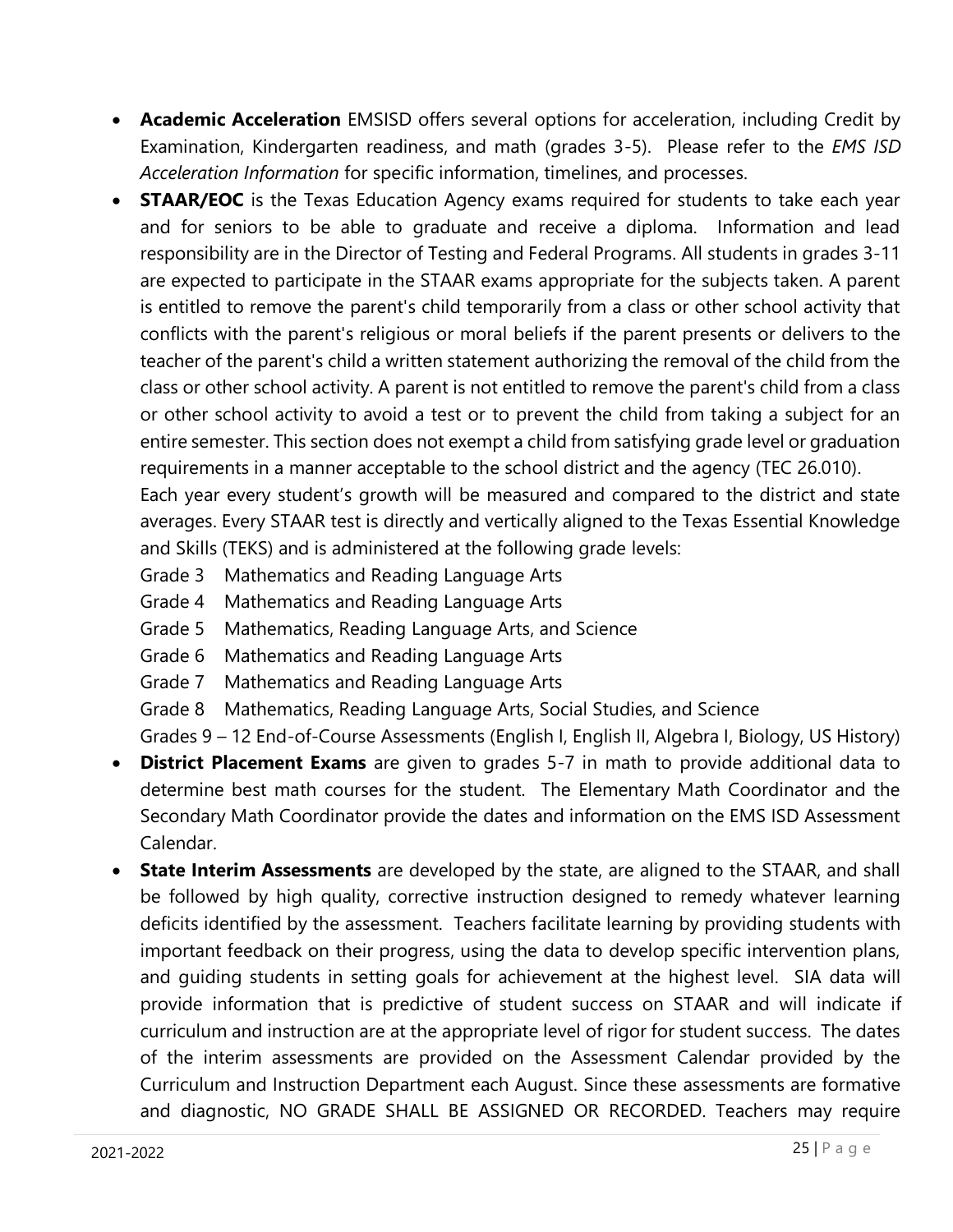students who do not perform well on interims to attend additional tutorials or perform additional course work outside of class to close the learning gaps as identified by the benchmark scores.

#### **Elementary/Middle School– Intervention Instruction**

Intervention Instruction promotes student success by:

- Implementing the support at the time the need is identified
- Allowing the student to progress systematically through content
- Offering a variation in instructional approach
- Providing frequent reinforcement and review
- Under TAC §28.0211, each time a student fails to perform satisfactorily on an assessment instrument administered under Section 39.023(a) in the third, fourth, fifth, sixth, seventh, or eighth grade, the school district in which the student attends school shall provide to the student accelerated instruction in the applicable subject area. Accelerated instruction may require participation of the student before or after normal school hours and may include participation at times of the year outside normal school operations.

#### **High School – Intervention Instruction**

- The State of Texas Assessments of Academic Readiness (STAAR) Students who entered high school for the first time in 2011-2012 take the State of Texas Assessments of Academic Readiness End-of-Course (EOC) exams as the examination requirements for graduation.
- EOC tests are given to middle school students taking high school courses.
- Graduation requirements for these students will be based on successful completion of EOC tests in English I, II, Algebra I, Biology, and U.S. History.
- TEC §39.025(b-1) requires school districts to provide accelerated instruction to each student who fails to perform satisfactorily on an EOC assessment (i.e., who does not achieve approached grade level).
- Students who have not met a minimum standard performance score will be provided accelerated instruction. It is the responsibility of the grade level or course teachers to provide Accelerated instruction BETWEEN ALL testing opportunities. There are three opportunities for students to reach mastery. If a student fails all three administrations, accelerated instruction will continue the first six weeks of the following school year.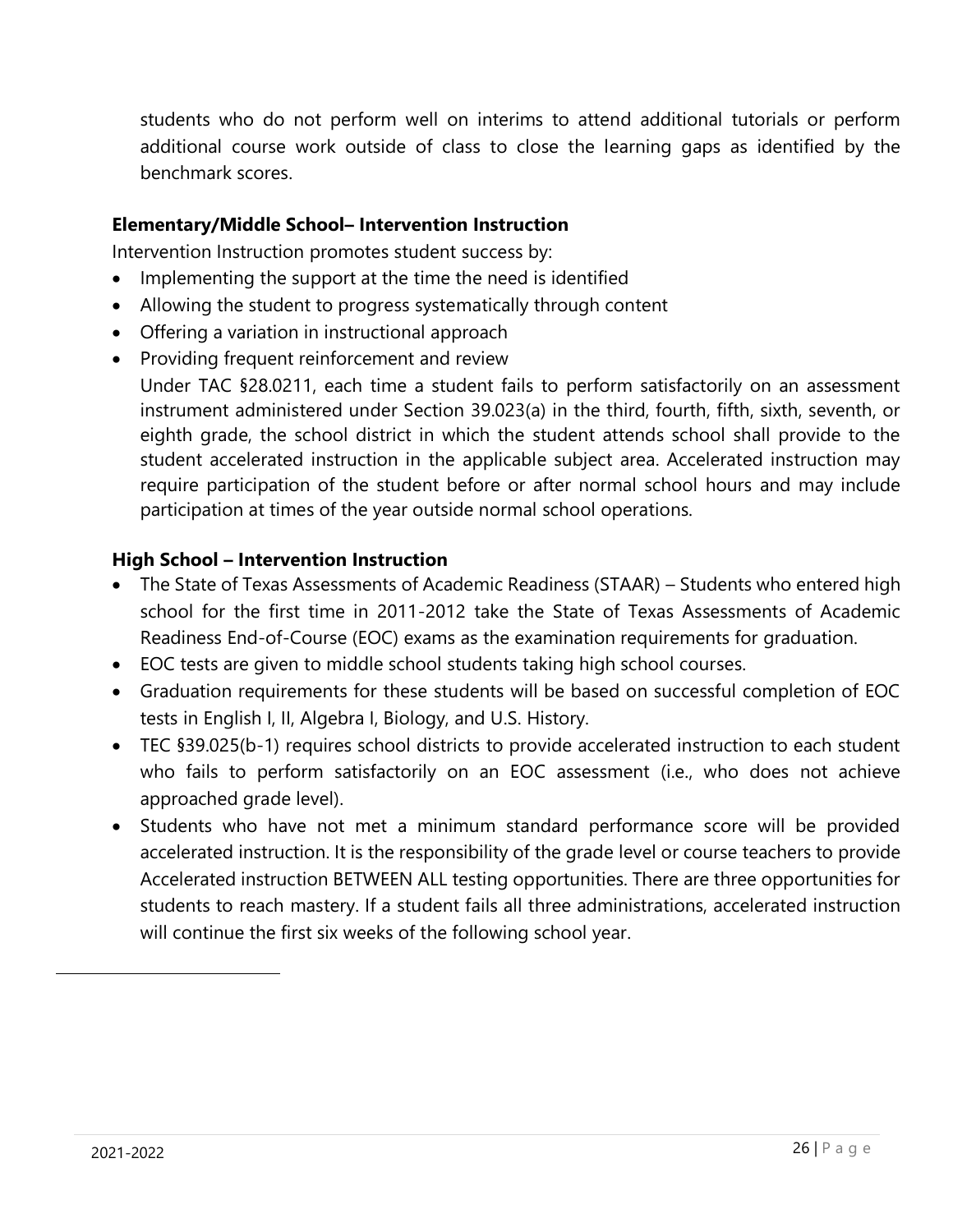#### **Semester Exams - Secondary**

These are summative assessments that measure student mastery of the standards in a cumulative manner at the end of the 3<sup>rd</sup> Six Weeks grading period in the core content areas. A grade is recorded for this assessment and counts as 1/7th of a child's semesteraverage. These are districtdeveloped semester exams and may be viewed at the campus upon request. The assessment and data should be reviewed with the student at completion of the scoring process. A semester exam may not be retaken for a highergrade if the student fails the exam.

Spring Semester Exams: For STAAR/EOC tested courses, each campus may determine to provide students with the opportunity to demonstrate mastery of the core content learning standards taught in the semester by completion of a culminating product, task,or performance for the semester exam grade. All other core content courses that are notassessed with STAAR/EOC will take a district-developed semester exam. High School students may be exempt from the Spring semester exams if they meet the requirements of:

A student will be exempted from taking a SPRING SEMESTER final examinationin a course if she/he meets all the following criteria. The student has:

- 1. not been suspended (ISS, OSS, or DAEP) during the spring semester
- 2. a 90% or higher average in the course and no more than three absences
- 3. an 80% or higher average in the course and no more than two absences

A student is not counted absent when participating in extra-curricular activities or during a documented health care appointment.

Junior and Senior students are allowed two college visit days per school year.College visit days will not count against juniors or seniors for the purpose of qualifying for exam exemptions.

A student who takes an Advanced Placement Exam for a course they are enrolledin during the Spring Semester is exempt from the semester exam in that course, providing the student has an average of 75 or higher, has no more than 3 absencesduring the  $2<sup>nd</sup>$  semester and has met #1 above.

## **IV.Communication with Parents/Guardians**

- The parent/teacher conference is a valuable source of information for both theparent/guardian, student, and the teacher.
- When a student is in jeopardy of failing (70 average or less), the teacher will communicate directly with the parents/guardians and maintain documentation of the communications.
- Teachers and/or parents/guardians may request conferences at any time. When a face-to-face conference cannot be scheduled at a mutually agreeable time, the following forms of direct communication may be utilized:
	- $\circ$  Documented telephone conversation (Leaving a voicemail is not sufficient in most cases, unless the parent has given written permission to leave a message at a specific number).
- 27 | P a g e 2021-2022 o Email correspondence that includes replies from parent/guardian that can bedocumented.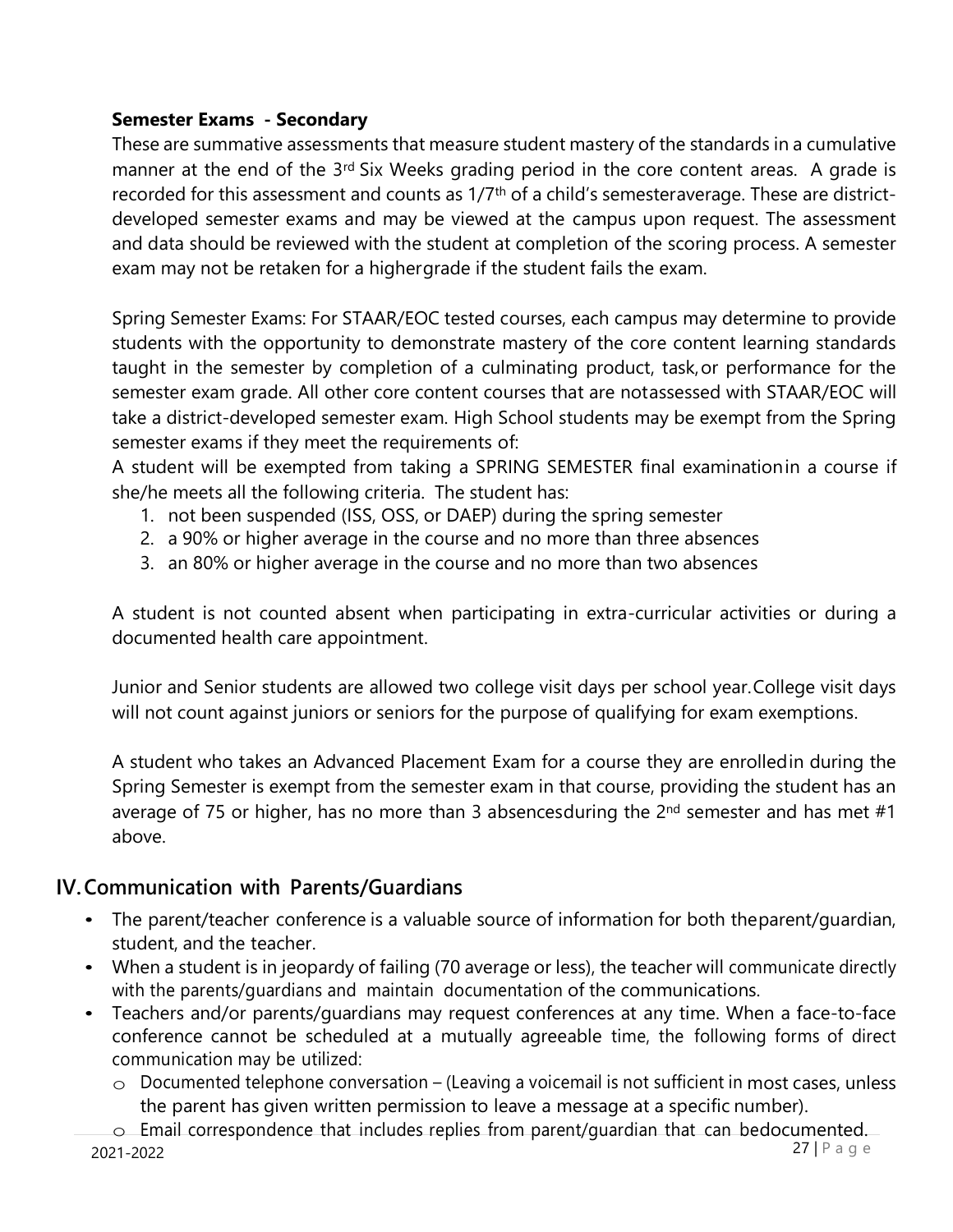- $\circ$  Contact or attempts to contact parents by phone, in-person, in writing, or email should be kept on file by the teacher. As appropriate, records should include the date, student name, parent name, number called, email address,and notes taken or emails received.
- $\circ$  Teachers should encourage parents to track their child's current academicprogress online via the Family Access.

## **V. Grading in Special Programs**

#### **A. Special Education Program**

- Grading for all students including those with disabilities should follow the District grading procedures, and students should be graded based on studentprogress in the content of instruction and the student's response to instruction. Any variations in District grading procedures should be related to the student's specific disability, which shall be determined by the Admission, Review, and Dismissal (ARD) committee and included in the student's individual education plan (IEP). The ARD committee can make decisions in regard to what the student will be graded on and the weight applied but cannot alter the grading scale/system established by the District.
- Consideration will be given for evaluating the academic progress of students receiving special education services so they will not be penalized because of theirdisability.
- Grades for students in special education must be based on performance that demonstrates progress toward mastery of the TEKS following the applicationof the ARD-recommended accommodations and/or modifications intended to increase the potential for successful student learning.
- Students with significant cognitive disabilities may access the grade level standards using the TEA developed Vertical Alignment Document and Essence Statement for all grade levels and subjects. The student's level of independence in completing tasks and the degree to which a student can generalize skills to avariety of settings are a required aspect of the STAAR-Alternate system and can assist teachers in determining a student's progress toward mastery.
- The level of TEKS instruction and content expectations must be clearly articulated in a student's IEP, along with accommodations and/or modifications related to measuring mastery. This information is critical forteachers to develop appropriate classroom evaluations and make decisionsregarding statewide assessments.
- Student work can be assessed by the special education teacher, the generaleducation teacher, and/or a combination of both teachers as determined bythe ARD but must be recorded by the teacher of record.
- "The District must provide students with disabilities report cards that are as informative and effective as the report cards provided to students without disabilities." (Section 504 and Title II). The report card may not contain statements of accommodations and/or modifications provided to students. Such accommodations are intended to provide a floor of access for students with disabilities and to level the playing field so that they can compete withstudents without disabilities. The student's grade is reported on the report card in the same way as grades are reported for all students.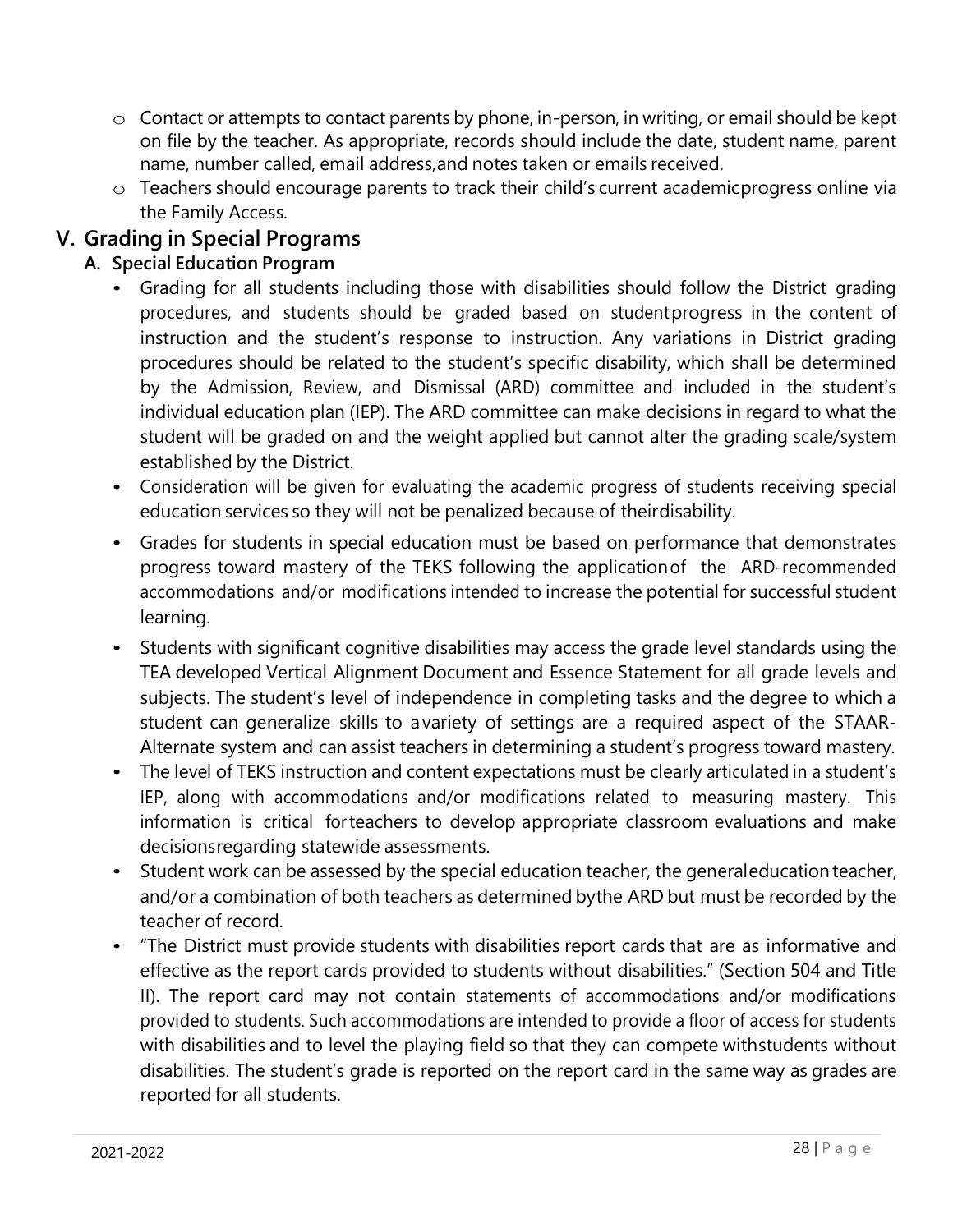In addition to the report card, progress on individual goals and objectives will beindividually reported for each student using an IEP progress report process at a minimum of every six weeks. This is a legal requirement.

- **B. Students identified for Section 504 and Dyslexia Programs**
	- Students identified for dyslexia programs which are served through special education will be graded under the guidelines described in Section A above.
	- Students identified for dyslexia programs which are served through Section 504 or other students identified as Section 504 will be graded as all other general education students with appropriate accommodations identified through their individual accommodation plans.

#### **C. English Language Learners (ELL) Programs**

According to Chapter 89.1203 of the Texas Administrative Code, an English Language Learner (ELL) is defined as "a person who is in the process of acquiring English and has another language as the first native language." English as a Second Language is an intensive instructional program designed todevelop an English Language Learner's listening, speaking, reading, and writing skills in English.

- Grades for English Language Learners (ELL) will take into consideration their English language proficiency. Teachers shall implement the English Language Proficiency Standards (ELPS) utilizing the Sheltered Instruction framework whenever possible to improve student understanding of concepts. Time is needed for the student to adjust to the new sounds and demands of learning English.
- Accommodations for English Language Learners include but are not limitedto extra time for assignments and tests, shorter assignments and tests, oral quizzes, peer assistance, use of bilingual dictionaries, reading the directionsto the students and use of visual aids.
- English Language Learners should not have failing grades based only their limited English Language skills.
- ELL students' grades should reflect their linguistic accommodations as determined by the student's Language Proficiency Assessment Committee(LPAC).
- ELL students are not exempt from grades. In order for ELL students to meetgrade-level learning expectations across the foundation and the enrichmentcurriculum, all instruction delivered in English must be linguistically accommodated. The accommodations must be commensurate with the student's level of English language proficiency.
- The LPAC must make recommendations for additional appropriateinstructional and assessment accommodations if necessary.
- All ELL students participating in an ESL program must receive gradesbased on grade-level expectations and English Language Proficiency Standards. Teachers shall consider the content being assessed, the linguistics accommodations checklist, and the appropriate proficiency level descriptors.
- Before assigning an ELL a failing grade, the teacher must have documented the use of sheltered instruction and the ELPS. Specific accommodations shall be addressed at the LPAC meeting to ensure thestudent is receiving appropriate support.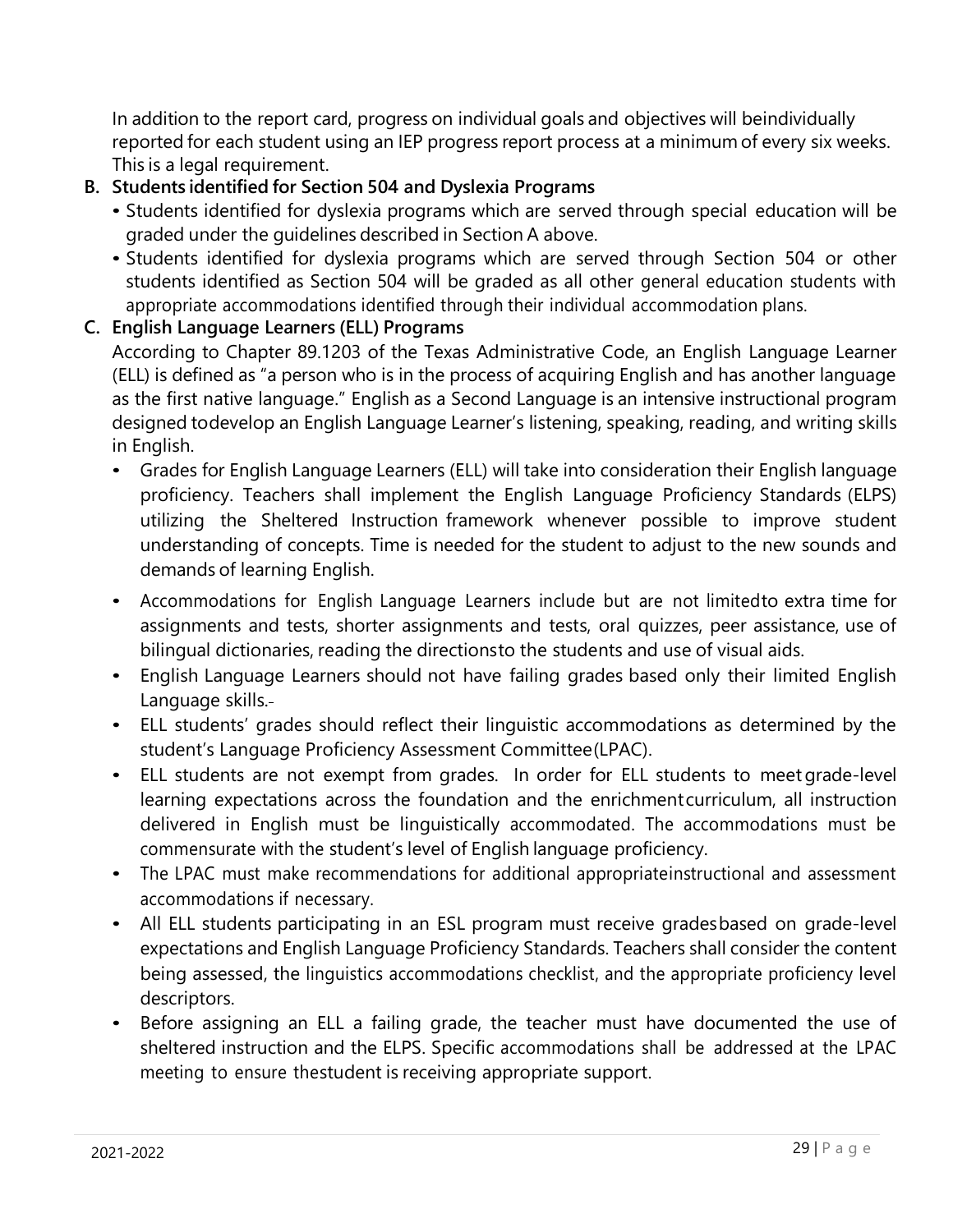#### **VI.Appendix**

Eagle Mountain-Saginaw ISD220918

#### ACADEMIC ACHIEVEMENT GRADING/PROGRESS REPORTS TO PARENTS

RELATION TOESSENTIAL KNOW LEDGE ANDSKILLS GUIDELINES FOR GRADING **PROGRESS** REPORTING INTERIM REPORTS The District shall establish instructional objectives that relate to the essential knowledge and skills for grade-level subjects or courses. These objectives shall address the skills needed for successful performance in the next grade or next course in a sequence of courses. Assignments, tests, projects, classroom activities, and other instructional activities shall be designed so that each student'sperformance indicates the level of mastery of the designatedDistrict objectives. The Superintendent or designee shall ensure that each campus orinstructional level develops guidelines for teachers to follow in determining grades for students. These guidelines shall ensure that grading reflects a student's relative mastery of an assignment and that a sufficient number of grades are taken to support the grade average assigned. Guidelines for grading shall be clearly communicated to students and parents. The District shall permit a student who meets the criteria detailed in the grading guidelines a reasonable opportunity to redo an assignment or retake a test for which the student received a failing grade. The District shall issue grade reports/report cards every six weeks on a form approved by the Superintendent or designee. Performance shall be measured in accordance with this policy and the standards established in EIE. Interim progress reports may be issued at the teacher's discretion; however, notice of a student's consistent unsatisfactory performance shall be issued in accordance with law.

EIA(LOCAL)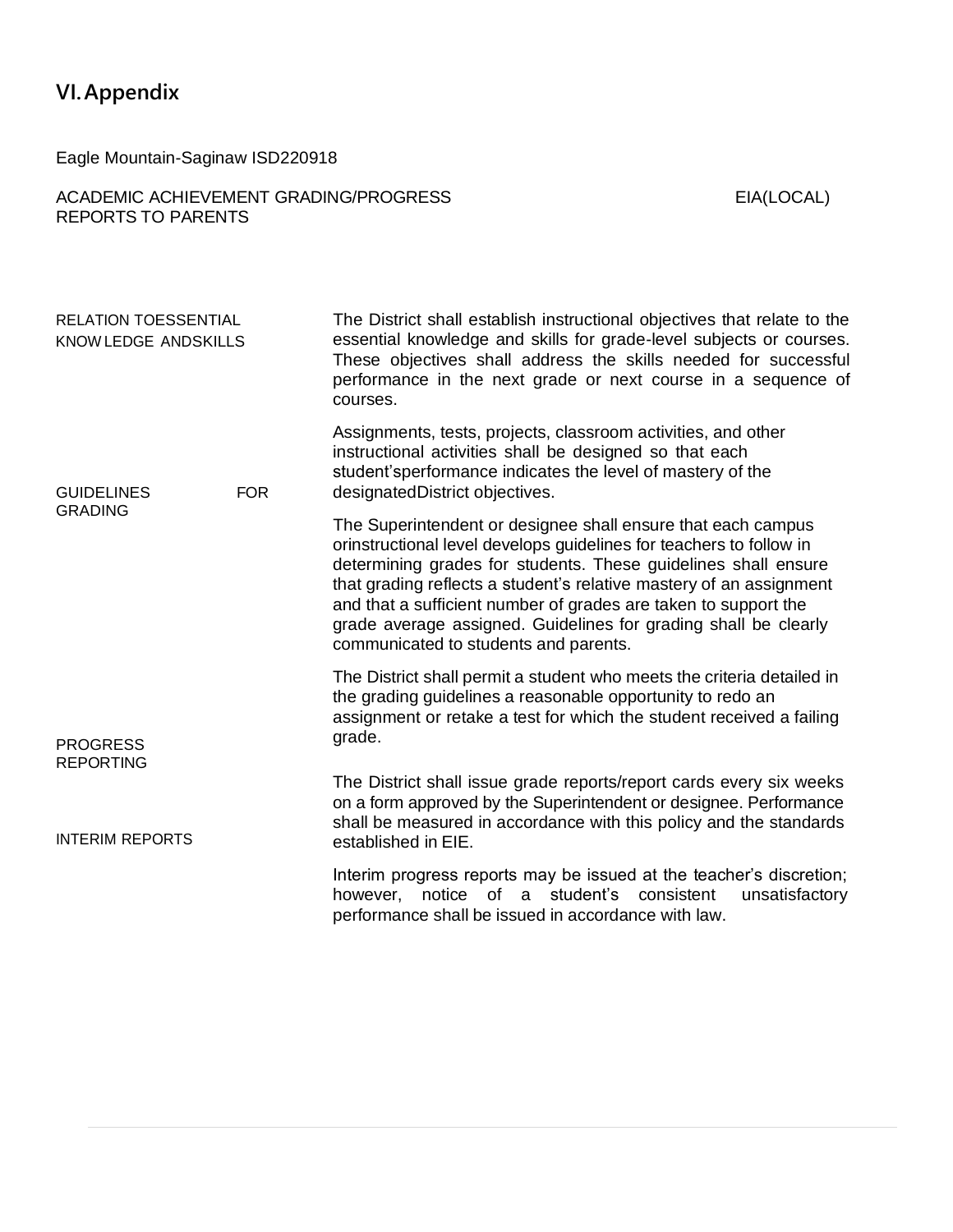#### ACADEMIC ACHIEVEMENT GRADING/PROGRESS REPORTS TO PARENTS

EIA(LOCAL)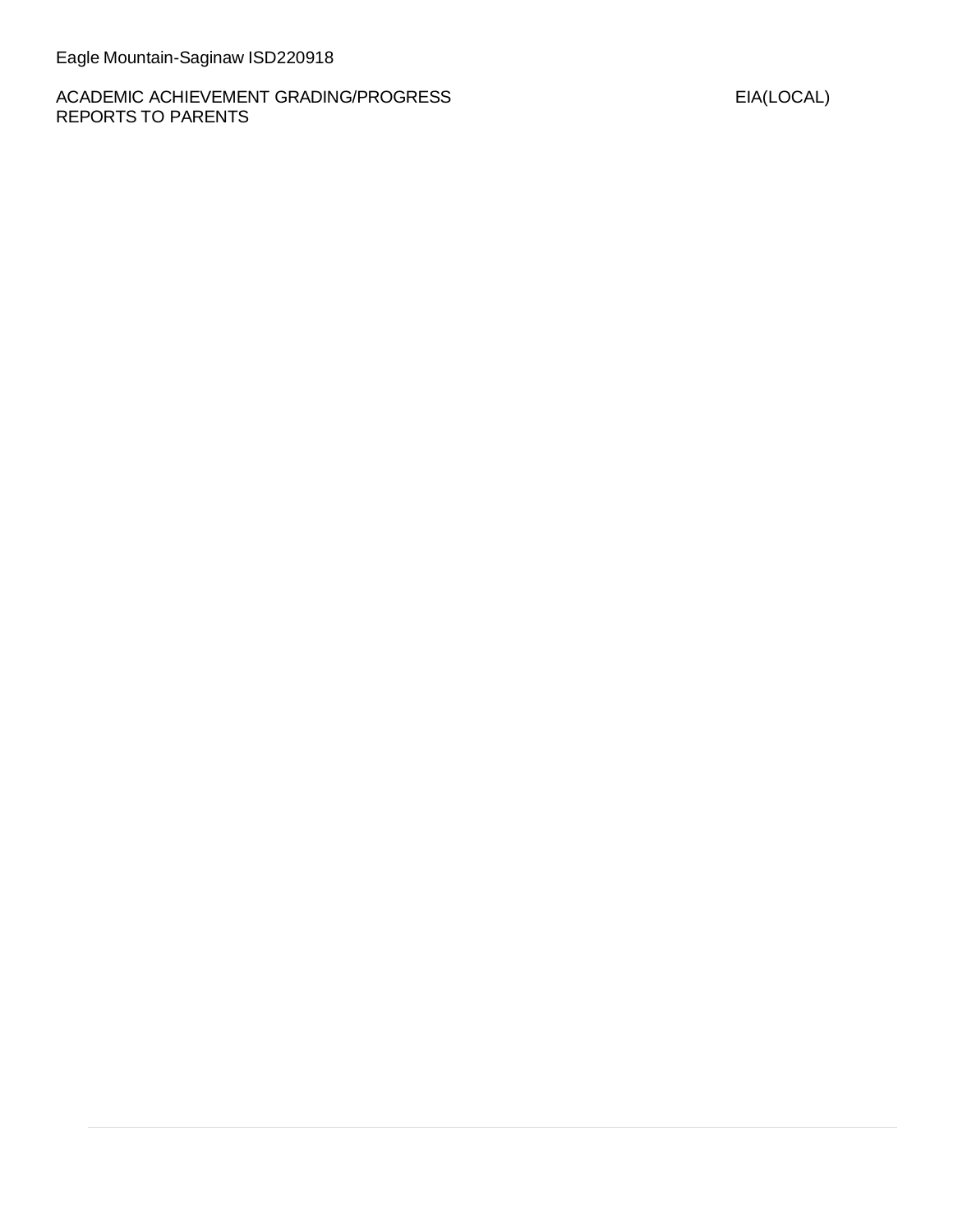**CONFERENCES** 

#### ACADEMIC DISHONESTY